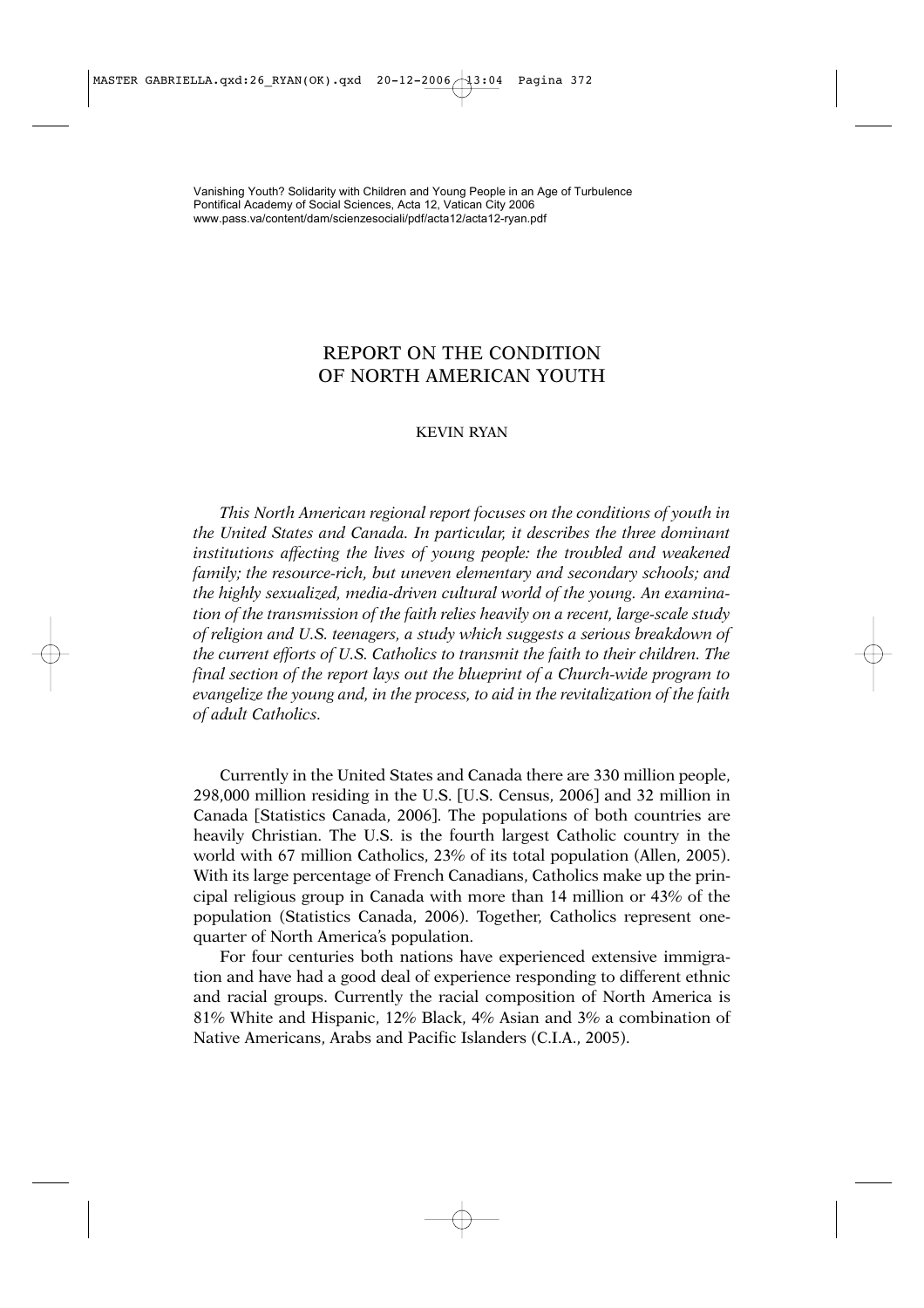Relative to the industrialized Western World, North America has a high birth rate, with 14.1 births per 1000 people and an average of 2.08 births per female in the U.S., and with 10.8 births per 1000 people and a somewhat lower rate, 1.61 births per female, in Canada. While slightly inferior to Western Europe, North American has a relatively low infant death rate. The U.S. has a rate of 6.5 infant deaths per 1000 births. Canada does better with 4.75 infant deaths per 1000 births (C.I.A., 2005).

#### *The Troubled Family*

There are 88.3 million young people nineteen years old or younger in North America. 80.3 million reside in the U.S. and 8 million in Canada (C.I.A., 2005). The North American family, however, has in the modern era gone through significant shifts and appears to be a less secure institution for providing children with the supports they need to reach maturity. To grow up in a family in 1806 compared to in 2006 are radically different experiences. Thirty years ago, the American sociologist, James S. Coleman, wrote about changes in children raising and particularly how, in a dominantly agrarian society, children were within the eye-sight of their parents until they left home in their late teens. Coleman observed (1974) that two generations ago the American father left the home, presumably to work in a factory or office, and one generation ago the mother left the home, also to work in a factory or office. In the intervening three decades, these trends have increased. For instance, currently in Canada the female work force participation rate is 60%, up from 31% in 1965. More relevant to family life, now 71% of married women with children six years old or young work outside the home. In 1965, the percentage was 25%. (Canada, 2006). In the U.S. in 2003, the same percentage of women, 60%, was in the workforce. Nearly 75% of them were mothers of young children (National Partnership for Women and Families, 2006). Today, the space previously filled by the family is being filled by schools, the media and the street.

It is not only less contact time between parents and children that has changed. In the past, typically a son expected to do the same work as his father, and a girl the same work as her mother. Much of family life was parents teaching their young the knowledge and skills they would need in adult life. Today the tailor's son grows up to be a software engineer. A housewife's daughter is a trial lawyer. The knowledge-and-skill transfer between generations has been greatly reduced. In fact, in many North American homes children are teaching their parents how to negotiate their way around the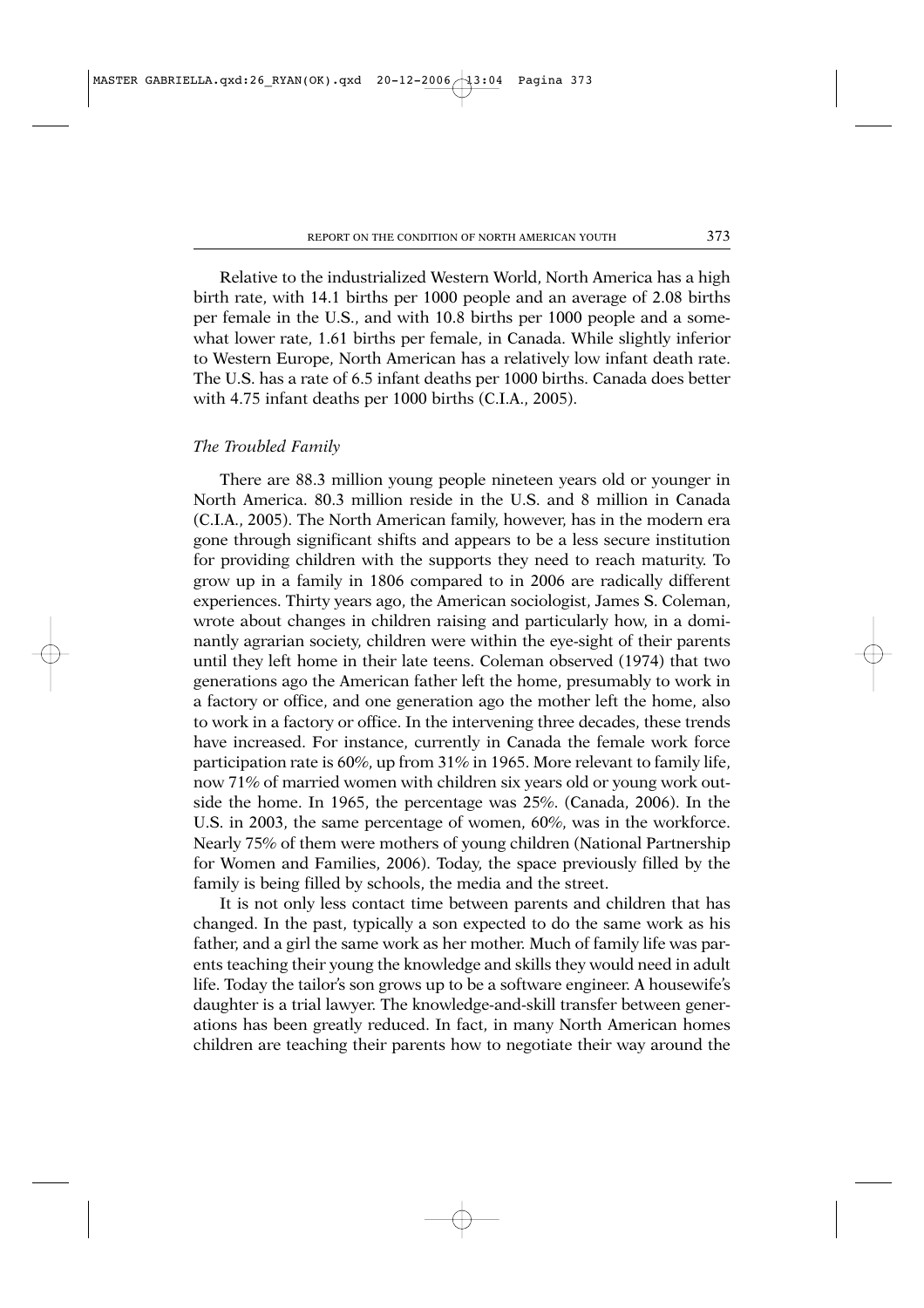Internet, program the family's VCR to record TV shows and perform other marvels of the technology age. It would appear that along with this change in roles has also come a reduction in parental authority.

Perhaps because of their personal family histories of migrating from Europe, Asia and South and Central America, North American families frequently change their residents. For instance, in 2003, 14% of Americans moved. While most of these residential moves were within the same county, a solid percentage of the moves were across state lines and even across the continent. In the same year, 2003, fully one-third of Americans between the ages of 20 and 29 changed their residences (U.S. Department of Labor, 2006). All of this residential movement, largely driven by economic factors, takes its toll on families. One of the primary effects is that North American families are often living in relative isolation from the normal family support system. Children are raised at a distance from grandparents, uncles, aunts and cousins. The lack of 'blood ties' means less supervision by individuals who are truly concerned with a child's wellbeing. When troubles occur, families are forced to cope with them with reduced human resources.

Another factor affecting the family is the reduction in size. As the U.S. and Canada shifted from being primarily agricultural countries to more urban, industrialized nations, the number of children in families has shrunk. In the U.S. in just a few decades from 1970 to 2000, the average number of people per household decreased from 3.14 to 2.57. The U.S. Census Bureau reports that 'Households have decreased in size, with the most profound changes occurring at the extremes, the largest and smallest households (2000)'. Over roughly the same period [1971 to 2000], the size of the average Canadian family declined from 3.7 individuals to 3.0 (Canadian Statistics, 2004). However, masked by these statistics is the dramatically growing trend of the single parent family. Since the 1960s, the rate of divorce in North American has increased significantly. In 2002, in both the U.S. and Canada there were 38 divorces for every 100 marriages (Statistics Canada, 2004; Divorce Reform, 2002). Curiously, in Catholic Quebec, the divorce rate in 2002 was 48 divorces per 100 marriages. In both countries the sharp upturn in the rates of divorce seems to have peaked, and even begun to decline, albeit from quite high rates. This positive development, however, is somewhat off-set by the sharp rise in single parent families in recent decades.

In 1960 only 9% of U.S. children lived in single-parent families. By 2004 this figure jumped to 28% (Catholic On-line, 2005). The recent increase of single-parent families appears to be growing as a result of three trends: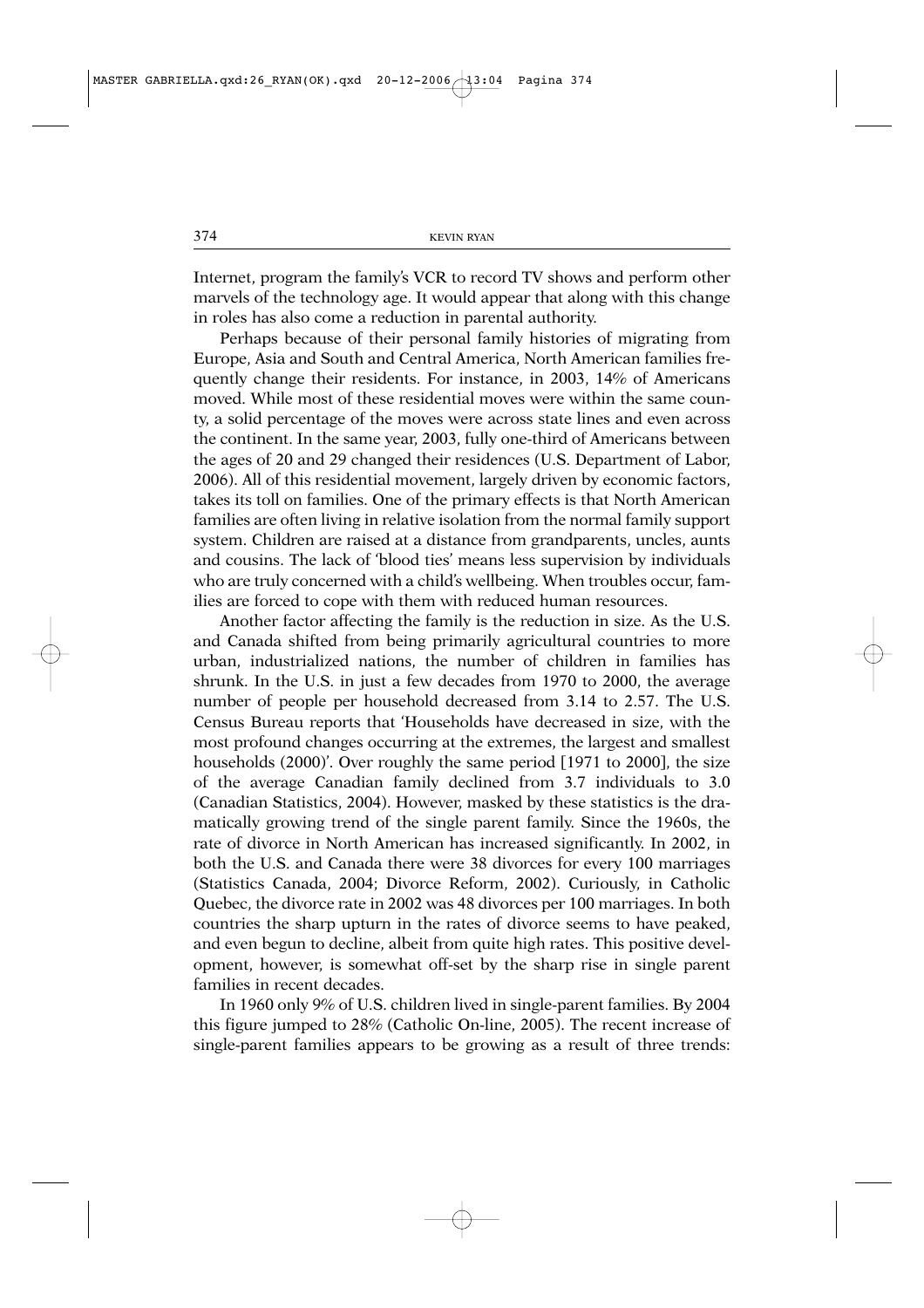divorce, out-of-wedlock births to teenage mothers and out-of-wedlock births to women who chose not to marry. In 2002, there were 13.8 million single family households with 21.5 million children under 21 years of age. In effect, over one quarter of American children live in this condition. Eighty-four percent of these families were led by women and 16% were led by men (U.S. Census, 2003). In Canada, 15% of the families with children are lone-parent families and another 6% are common-law couples with children (Department of Justice Canada, 2000). A trend toward fatherless families leveled off in the late 1990s, but the most recent data show a slight increase. In 1960 only 9% of U.S. children lived in single-parent families. By 2004 this jumped to 28% (Catholic On-line, 2005). The difficulties and demands of nurturing and training children are greatly compounded for single parents since so many of them face severe economic problems. According to UNICEF (1996), over 50% of the solo-mother households in the U.S. and Canada are raising their children in poverty.

What these data show is that the North American family life that has emerged in these two wealthy but socially experimental countries is a very fragile structure for use in the preparation of their future citizens. It is debatable whether the looser bonds of marriage and the new family formats are providing healthy conditions for the adults involved. There is no doubt, however, that this social experiment is bringing strong negative effects to the children and youth who are involved.

# *Education*

Both the U.S. and Canada have highly decentralized educational systems, with authority resting with the individual states and provinces. Both countries spend heavily on pre-collegiate education, with the U.S. States spending an estimated \$9000 dollars per pupil in 2006 (U.S. Department of Education, 2005, Table 33). Both countries have a mixed system of public, private and religious elementary and secondary schools. A major, and in the U.S. increasingly controversial, difference, however, is that in Canadian state funds are used to support religious schools. Currently, in the U.S. the Catholic Church annually educates about 2.5 million students or a shrinking 5% of all American students [U.S. Department of Education, 2002). As the costs of education increase, so, too, does the pressures on U.S. Catholic dioceses to close schools.

While North America is host to some of the finest universities and colleges in the world today, its elementary and secondary schools are, at best,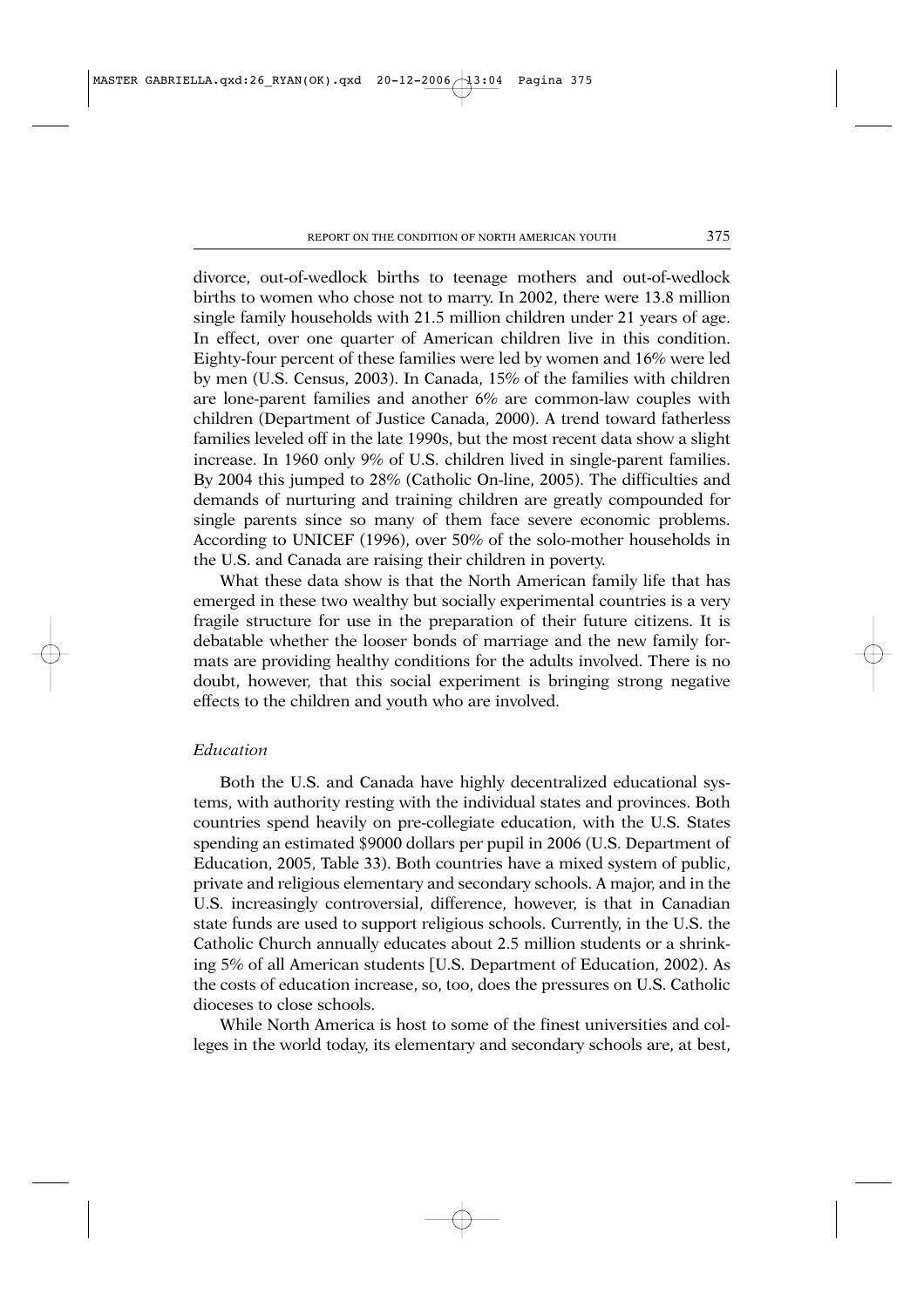uneven. This is particularly true of the U.S. Since 1995, there have been a number of international studies of school achievement at three grade levels – fourth, eighth and twelfth – in science and mathematics. While U.S. fourth graders perform adequately, by the eighth and twelfth grades their academic performance on a comparative basis is quite weak. For instance, in the 1995 test of knowledge in mathematics and science, U.S. twelfth grades ranked near the bottom, 19th of 21 countries (Schwartz, 1998). On the other hand, Canadian elementary and secondary students have performed quite respectfully on these international tests.

There are a myriad of explanations for this weak performance of U.S. students. Among them is the fact that U.S. junior high and high school students spend much of what is a relatively short school day on nonacademic activities, such as homeroom, driver training, AIDS awareness, counseling and consumer affairs. In order to earn a high school diploma, U.S. students have only to spend 41% of their time devoted to core subjects (Bracey, 1998). Another issue is that many of these same high school students are employed, typically working not to add to family income, but to pay for cars and luxury items. 55% of 12th graders in the U.S. report working three or more hours daily at a paid job. This percentage is three times the international average. At the same time, U.S. high-school seniors report spending substantially fewer hours on homework than the international average for students in 12th grade (Kiyosaki and Lechter 2001). While there is a solid core of disciplined and high achieving students in the U.S., the overall picture is of an undemanding educational system which is reaping mediocre results.

Where once education in North America was a great economic escalator and social leveler, it is increasingly becoming a source of sharp social stratification. In the U.S., a college degree of almost any kind divides one from those who have only a high school degree or less. The demands of an information society versus those of our earlier agricultural and industrial society are closely linked to the skills required to negotiate a college degree. Those young people, who through poor educational opportunities or lowered family expectations, do not go to college live in a different social and economic world than their friends who go on to college. Compared with college graduates, high school graduates earn substantially less, divorce at twice the rate, smoke more, get less exercise, do less volunteer work and vote less (Pell Institute, 2004). These are just a few indicators of a growing educational gap that portend a dangerous social chasm.

For a number of years there has been concern expressed by North American educators about the poor academic performance of female stu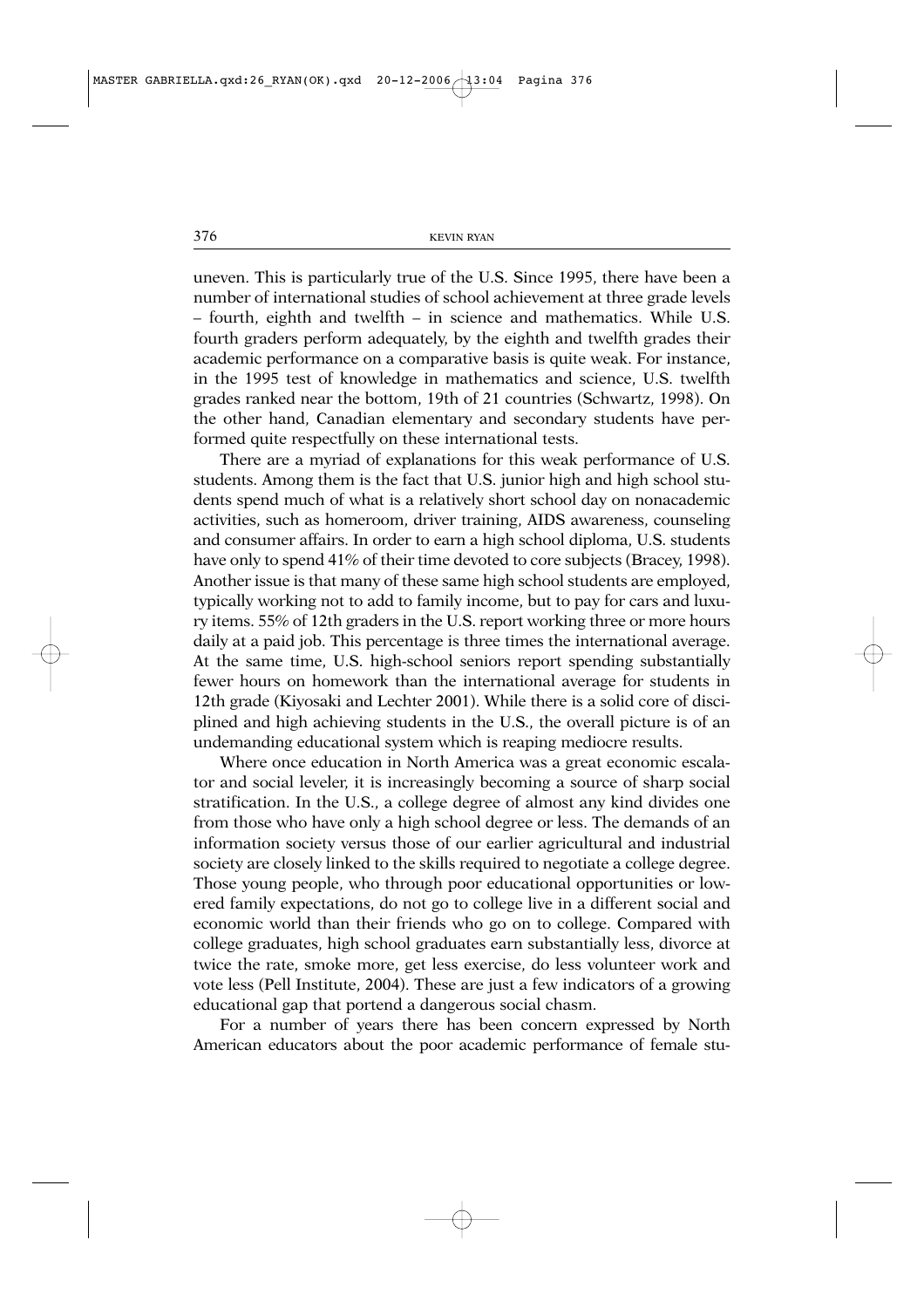dents. Of particular concern had been the academic achievement drop off of young women during the high school years. However, in recent years the situation has changed quite rapidly. Thirty years ago male students made up 58% of U.S. college undergraduates. Today that percentage has shrunk to only 44% of the college population. The majority of National Merit scholarships, as well as college academic scholarships, currently go to young women. Boys constitute the majority of high school dropouts, as much as 80% in some U.S. cities. Boys and young men are one and a half years behind girls and young women in reading ability, a deficiency which continues into college and the workplace (Gurian, 2006). The recent rise in predominance of females in Canadian colleges and universities suggests that a similar trend may be occurring north of the U.S. border (Statistics Canada, 2004).

Psychologists suggest that this lowered educational performance and rise in anti-social behavior among boys is due to changes in the character of schools and the workplace and, also, a result of the lack in so many U.S. homes of a male role model (Thompson & Kindlon, 1999; Gurian & Stevens, 2005). Because of the changes in the modern workplace, that is, its move from farm and factory to office and highly technical trades, more young men are forced to stay in school longer and to focus more on the manipulation of symbols and other cognitive tasks. While many have adjusted, many young men are not, finding escape in joining male gangs, in sexuality, and escapist diversions, such as drugs and videogames. These young men who will neither find a place in the modern U.S. economy nor find stability in marriage life represent social dynamite.

# *The Sexualized World of North American Youth*

Fifty years ago, the Canadian communications scholar, Marshall McLuhan quipped, 'When a child goes to school today, he interrupts his education (Personal communication, March, 1955)'. The mid-20th Century world to which McLuhan was referring included radio, TV [then in its infancy], records, films and print media. Since then the media alternatives available to the young have proliferated enormously to include broadcast, cable and satellite TV and radio, the VCR, the DVR, tapes, CDs, digital recordings, personal computers and the various on-line activities they allow [e.g., the World Wide Web, e-mail, instant messaging, chat rooms, video streaming], both TV-based and handheld video games, iPods with huge banks of stored music, and portable cell phones capable of accessing the Internet and sending and receiving video content. As they leave home for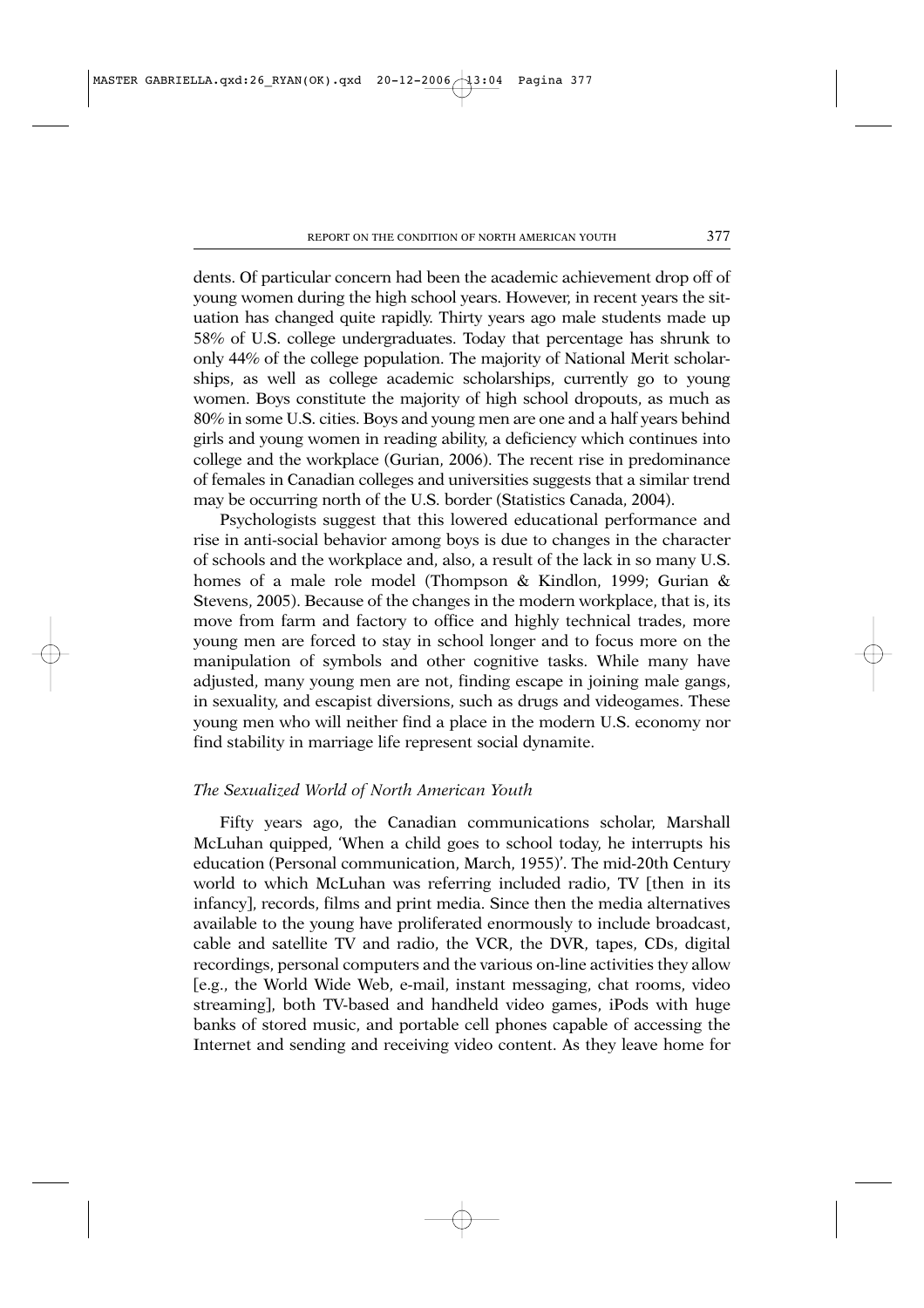school each morning, some sort of miniaturized, portable media device is a standard part of North American adolescents' 'equipment'.

In 1998, a study (Neilsen Media Research) reported that U.S. adolescents view nearly 17 hours of television a week, which is more than three times their weekly time devoted to homework. A 1999 study (Roberts) found that American children spend more than 38 hours a week using such media as television, videos, video games, music and computers. By the time a young person has graduated from high school, he has spend many more hours viewing television show than hours spent in the classroom.

Numerous studies have reported on the negative effects of the current media content on children and youth. While most of these have dealt with television and film violence, a growing number of reports have focused on the sexual content. The most recent study found that among the top 20 most watched television shows by teenagers, 70% include depictions of sexual behavior, such as kissing, fondling and sex talk (Kaiser Family Foundation, 2005). Further, 67% of all network television prime-time shows include sexual content, averaging five scenes with sex in them every hour. In a one-week sample of all TV programming, there were 88 scenes in which intercourse was depicted or strongly implied. This study further reported that the sexual content of television programs has nearly doubled since 1998. The media's unrelenting message of sexual exploration to the young is hardly countered by the educational system. While the public schools in the U.S. have in recent decades made a major effort at what is called 'sex education', the content of the courses and materials is descriptive and morally neutral. Currently, there are some 93,300 schools in the U.S. and only 700 of them have adopted the 'abstinence-only' sex education approach (Christian Law Association, 2005). Unable or ill-equipped to deal with the spiritual and moral aspects of human sexuality, the educational aim of the sex education courses is physical health, including stress reduction. However, whatever efforts the schools are making appears to be washed out by the unrelenting messages of sexual license that surround North American children and youth.

In recent years the popular media's line between mainstream entertainment and pornography has become blurred. Currently, pornography of all sorts, catering to a wide range of sexual interests and tastes, is free and instantaneously available on the Internet. Children and youth are particular targets and they often unintentionally come across the most explicit material. Also, many North American children have become addicted to pornography and one of their major online activities is the swooping of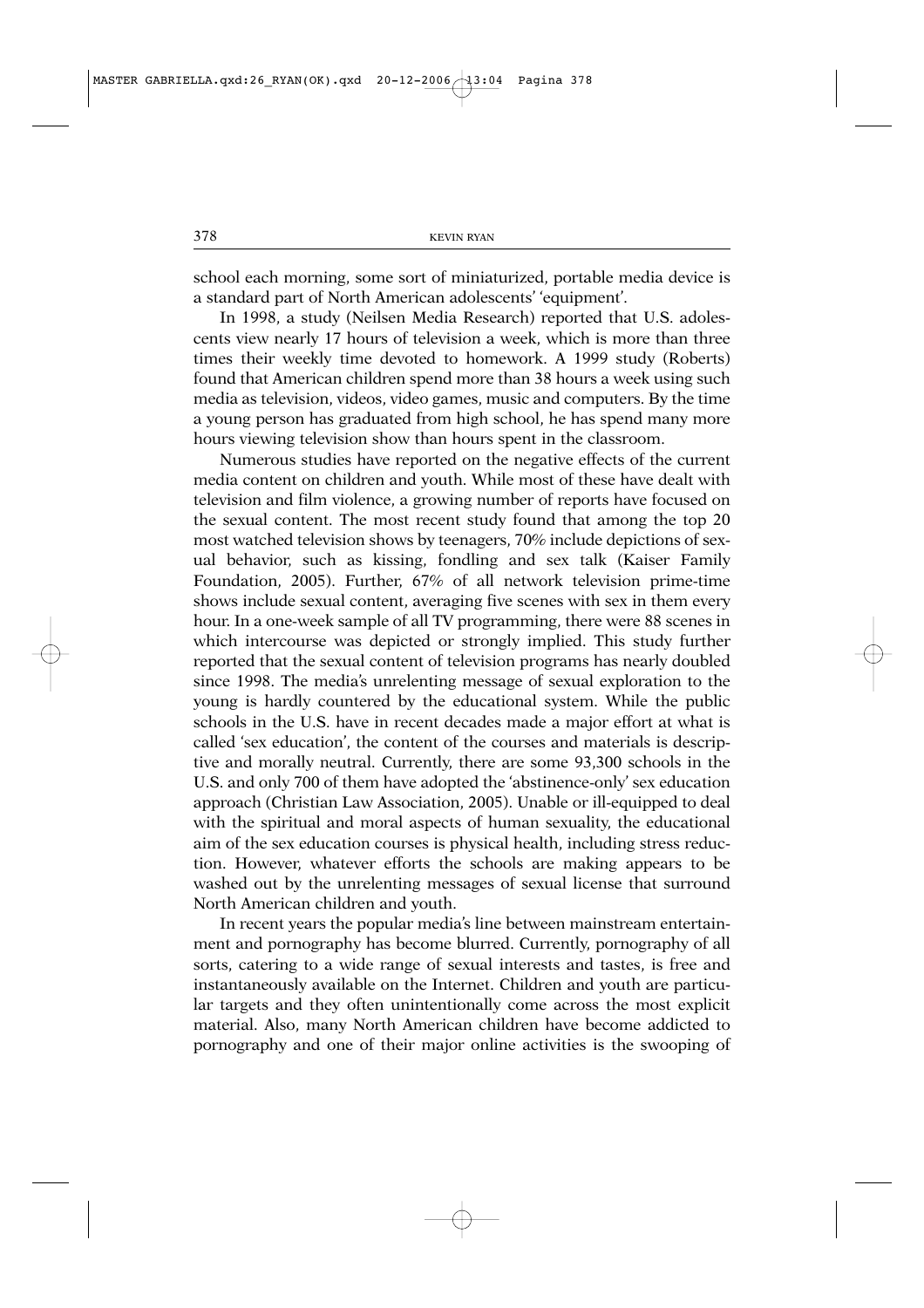'porn sites'. With only a slightest effort, children can view heterosexual and homosexual intercourse, fellatio, cunnilingus, masturbation, bestiality, sadomasochism, rape and incest (Savino, 2001). It is well recognized that modern American culture is permeated with sexual messages, but the growth of the pornography industry and its effects on North American children have not be widely recognized, let alone responded to.

While the causal link between a sexualized culture and the actual sexual behavior of pre-adults is empirically difficult to establish, the sheer increase of sexual activity by the young is not. While a recent U.N. report (2005) announced that early sexual activity is climbing around the world, in North America the last decade has seen a slight reduction in teenage sexual activity. Nevertheless, this premarital sexuality activity among the young is a reduction from an historically extremely high level. Currently, in the U.S. 61% of high school seniors report having had sex (SIECUS, 2005). Forty-two percent of boys and 33% of girls between fifteen and seventeen have had intercourse. Eighty-five percent of the one million U.S. teen pregnancies each year are unplanned. One in twelve children is no longer a virgin by age thirteen. Twenty-three percent of teens think it is embarrassing to admit they are virgins (Christian Law Association, 2005). In Canada, according to a new study (The Daily, 2005), an estimated 12% of boys and 13% of girls have had sexual intercourse by ages 14 or 15. The same study reported that an estimated 28% of 15- to 17-year-olds said they had sexual intercourse at least once in their lives.

The consequences of this sexualized culture are chilling. The U.S. and Canadian profiles of teenage sexual activity are quite similar. However, U.S. teenagers have nearly double the rate of pregnancies, births and abortions as Canadian teens (Guttmacher Institute, n.d.). Each year in the U.S. almost 900,000 teenagers get pregnant. Of these, 425,000 are brought to term, representing by far in the highest teenage birth rate among developed nations (Infoplease, 2004). Presumably, the other half million pregnancies are terminated through easily available abortion. In addition to largely unwanted pregnancies, in recent years this sexual behavior by U.S. teens has led annually to approximately three million cases of sexually transmitted diseases [STDs], with gonorrhea and chlamydia being the most commonly acquired disease (Annie E. Casey Foundation, 1998).

North American youth, while economically among the most privileged in the World, face a very real human problem. Economic realities and their related educational demands strongly urge that they delay marriage well beyond the time in their lives when they are physically ready for sexual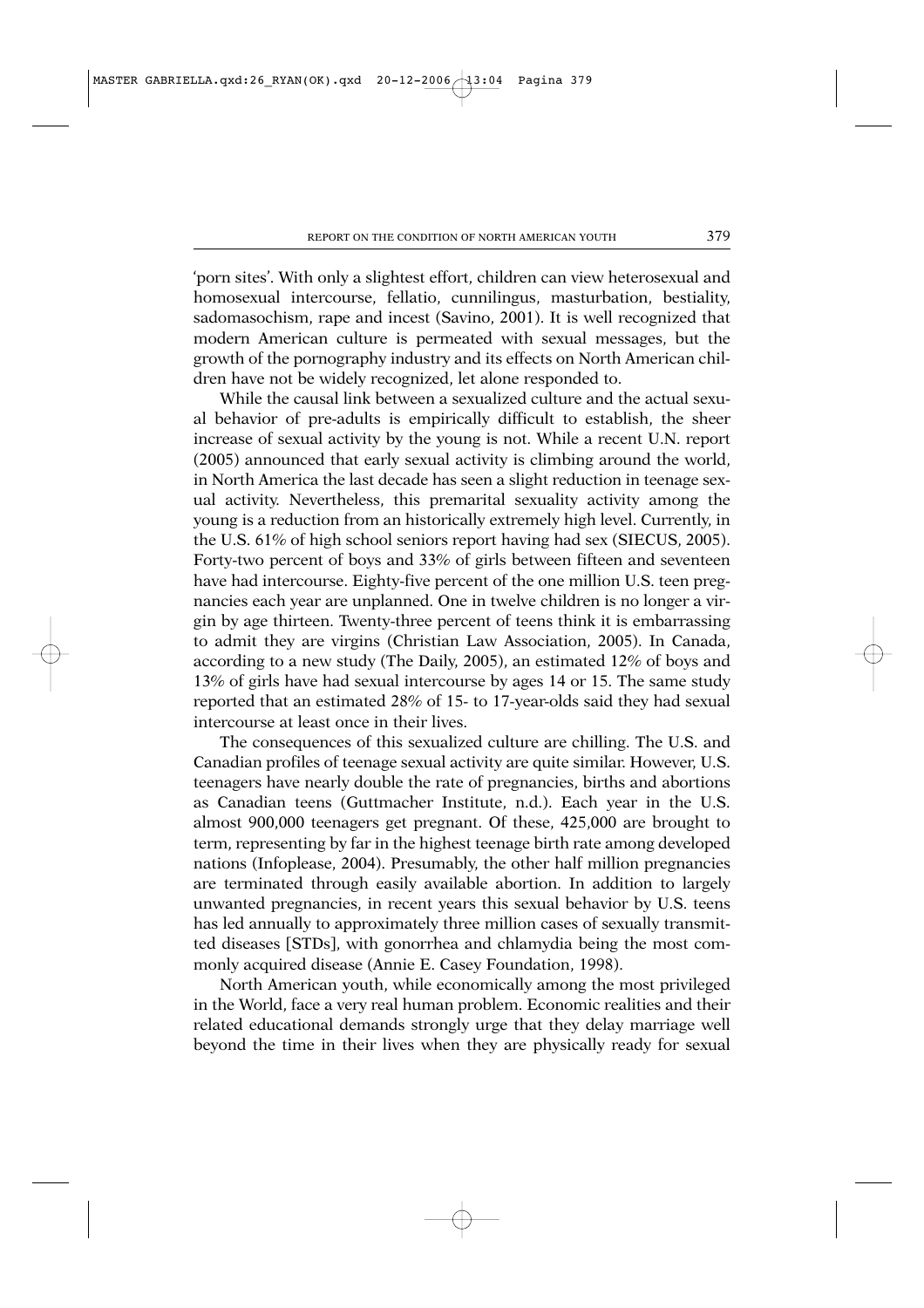activity. A culture which once strongly supported abstinence-until-marriage has all but lost out to a media- driven culture of sexual license and permissiveness. The popular media's celebration of sexual freedom seems to have drowned out youth's awareness of the physical and psychological costs, let alone spiritual consequences, of serial sexual activity: broken relationships, abortions and divorces. The only socially sanctioned messages that seem to be getting through to teenagers are 'safe sex' messages, related primarily to their physical health.

#### *Religious Faith*

The transmission of religious faith from one generation to the next has been a primary human imperative throughout recorded history. Historically, North America has been Christian and noted for the high level of religious identification and observance of its people. While the U.S. and Canada have been predominantly Protestant, since the mid-19th Century, there has been growing numbers of Roman Catholics, due largely as a result of immigration from Europe. As noted above, Catholics currently represent a little less than a quarter of all Americans and 43% of all Canadians. The percentage of Catholics in the U.S. is gradually increasing, due in large part to the substantial immigration of Hispanics from Central America in the second half of the 20th Century.

### *The Religious Education of the Young*

Starting shortly after the founding of the initial settlements in North America, earlier settlers had a fear that their children's spiritual survival would be threatened in the untamed New World. Particularly in New England, they were convinced that teaching their children to read the Bible was a fundamentally important step to ensure their salvation. For example, in 1647, the overwhelmingly Protestant citizens of Massachusetts passed a law, famously called 'The Old Deluder Satan', requiring the establishment of 'common schools' [now called 'public schools'] in all villages and towns over a certain size. The clear purpose behind the establishment of these schools was to empower children through access to the Bible to resist the snares of that 'old deluder, Satan'. This same religious purpose for public education continued well into the 20th Century, although to a less intense degree.

The Catholic immigrants to the U.S. during the 19th Century and early 20th Century [primarily from Germany, Ireland and Italy] were fearful that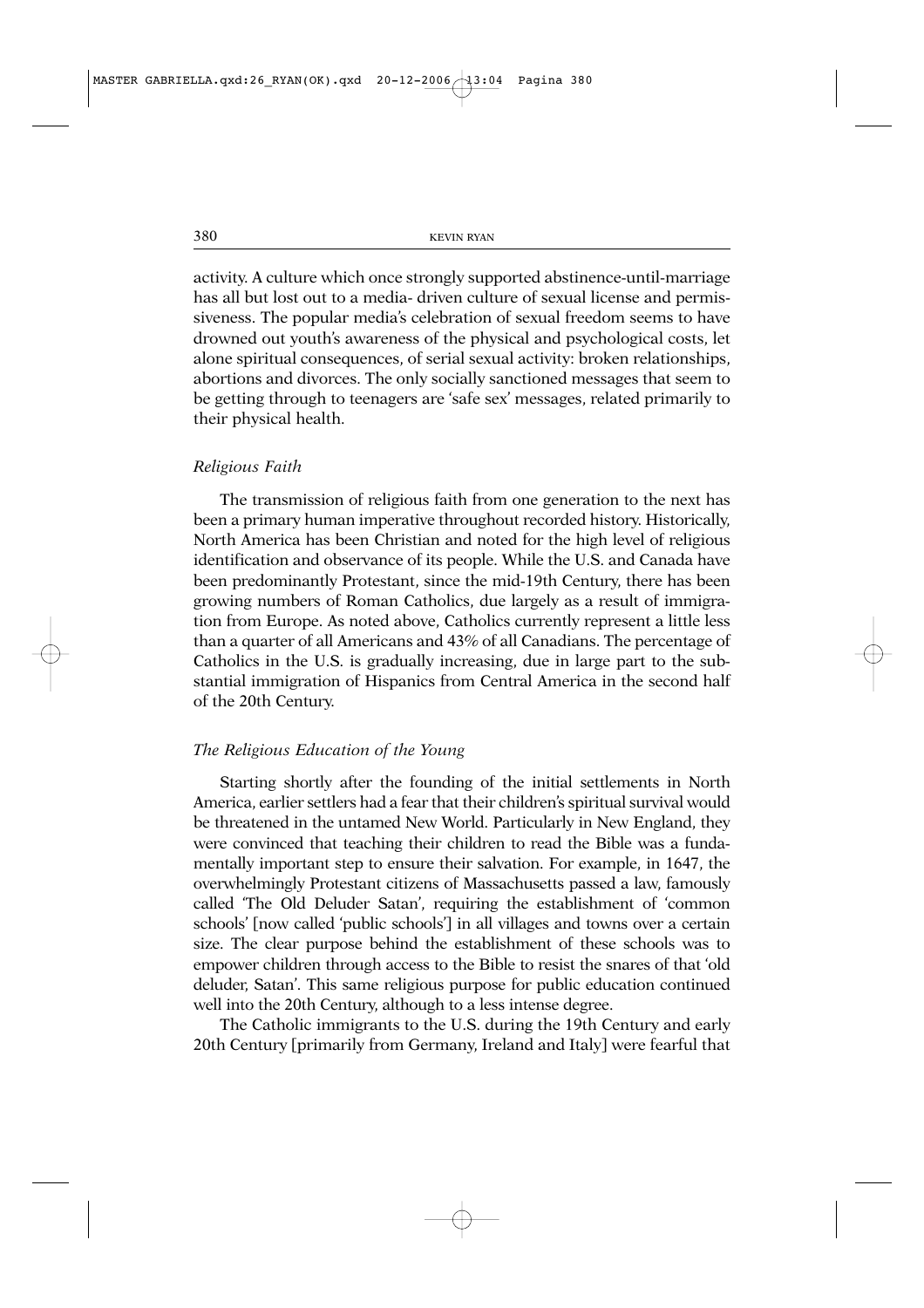the American public schools would wean their children away from the Catholic faith. As a result, they made major efforts to build parochial schools and religiously-oriented youth serving institutions. By the 1960s, the Catholic Church throughout North America had an extensive, though qualitatively uneven, network of elementary and secondary schools and colleges. Also, in place was a rather well developed religious education program for young Catholics not attending Catholic elementary and secondary schools. Called the Confraternity for Catholic Doctrine [CCD], it provided a basic education in the faith in a 'released time' or after school venue.

At the end of the 1960s, the forward progress of these institutional efforts faltered. The causes were many. Major among them was the exodus of many men and women religious who had manned the schools, plus the declining vocations to replace them. Without trained religious and now staffed by lay teachers with weak preparation in catechetics, the Catholic content and character of Catholic schools has been severely diminished. Also, there has been a curricular retreat from teaching the theological doctrines of the Church to a more secular focus on brotherly love and social service. Further, the rising costs of education have been particularly telling for Catholic schools. The financial impact has been such that many schools have closed and most are beyond the financial means of the majority of Catholics. In addition, the attitudes of many Catholics changed after World War Two. Their social and economic status began to rise and they felt less prejudice and more acceptance from their Protestant neighbours. In the U.S, the election of the first Catholic president, John Fitzgerald Kennedy, signalled to many Catholics that 'they had arrived' and their previously well-defined identity as Catholics began to fade. Subsequently, their patterns of divorce and birth control began to shadow those of the rest of the U.S. citizenry. What, however, have been the effects of these shifts on the transmission of the faith to young Catholics?

#### *Religious Formation and Teenagers*

Typically, the transmission of a religious faith begins in early childhood and continues into early adulthood. However, this paper focuses on the teenage years, 13 to 17, for two reasons. First, it is during these years that a young person in North America moves out from the close supervision of parents and get in connect with a much larger world. They begin to encounter ideas that are at variance from those of their parents and their immediate community. They become more social and they experience the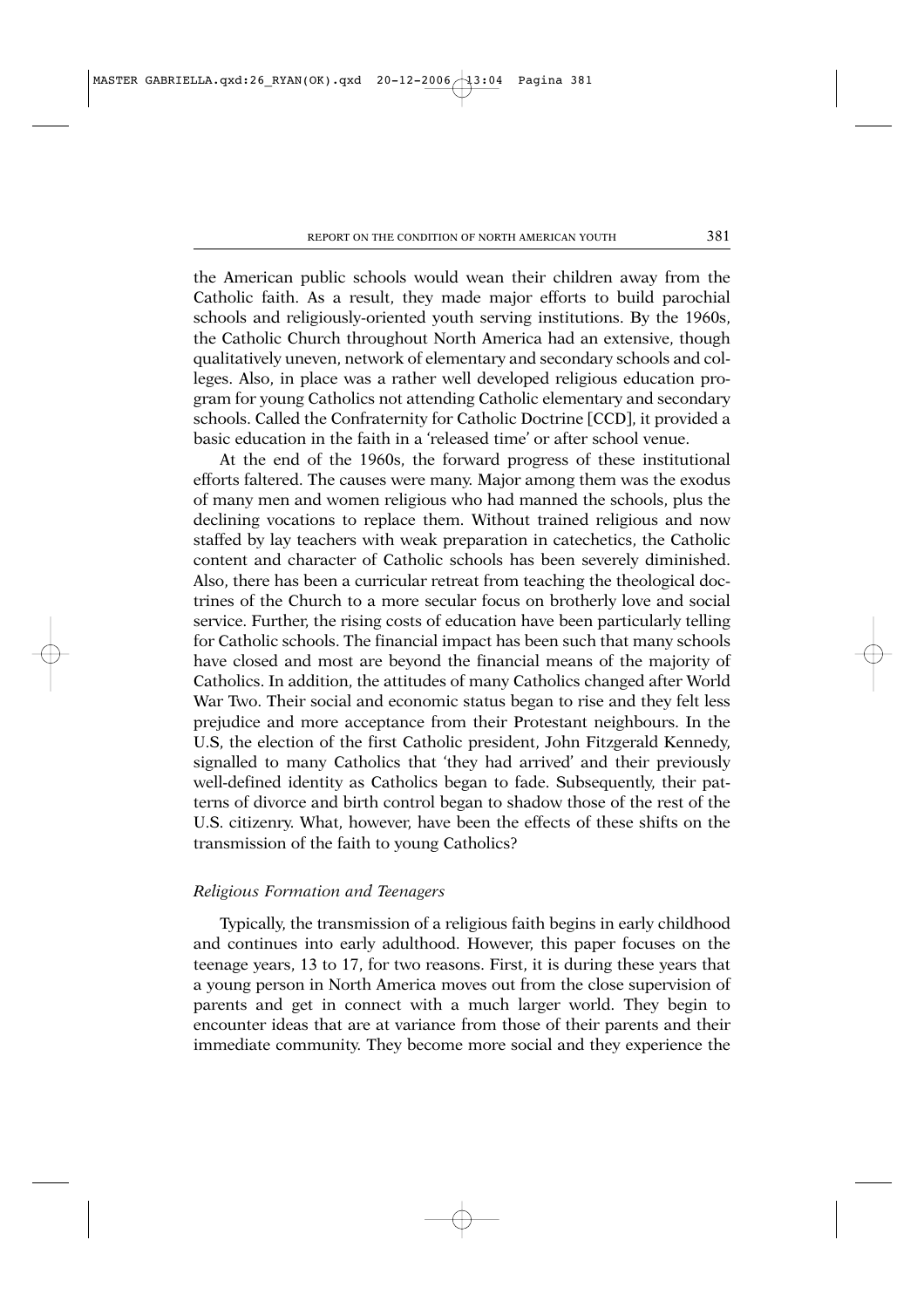pulls of sexuality. They begin to seek their own identity and some degree of independence. In particular, they begin to examine more closely, and often to question, the religious ideas which they previously had accepted 'on faith'. It would appear, then, that these years of adolescence are of special importance in religious formation.

Second, this issue of religious formation among North American teenagers has been the target of a massive U.S. study, entitled the National Study of Youth and Religion [NSYR] completed in 2005 (Smith, 2005). A representative sample of some 3370 teenagers between the ages of 13 and 17 and their parents was interviewed. 52% of the teenagers were Protestants, 23% Catholics, 16% not religious, 2.5% Mormon, 1.5% Jewish and the rest a diversity of religious affiliations. Based on their extensive analyses, the researchers came to a number of conclusions:

- Religion is a significant presence in the lives of most American teenagers;
- The vast majority of U.S. teenagers have very conventional religious views, strikingly close to those of their parents. They tend to be very positive about religion with only a small minority who are alienated and rebellious about religious involvement.
- Very few U.S. youth describe themselves as 'spiritual, but not religious'. Contrary to many press reports, exotic, 'new age' religions have few adherents among under 18 Americans.
- Also, contrary to popular cultural stereotypes, the single most important influence on the religious lives of American youth is their parents.
- The more a church community does by way of outreach [i.e., instruction, youth-oriented programs, camps, opportunities and challenges to teenagers], the greater the positive impact on its teenagers. The greater the effort to reach out to teens, the greater the religious 'harvest'.
- Overall the level of religious and spiritual understanding of American teens is very low. Most had great trouble articulating the tenets of their faith. In place of holding traditional religious views, the researchers described the dominate faith of American youth as Moralistic Therapeutic Deism, a faith the researchers describe as suited 'for our culturally, post-Christian, individualistic, mass-consumer capitalistic society' (p. 262).

### *Catholic Teenagers*

One of the most startling findings to the sociologists of religion who conducted this study was the laxity and relatively low level of religiosity of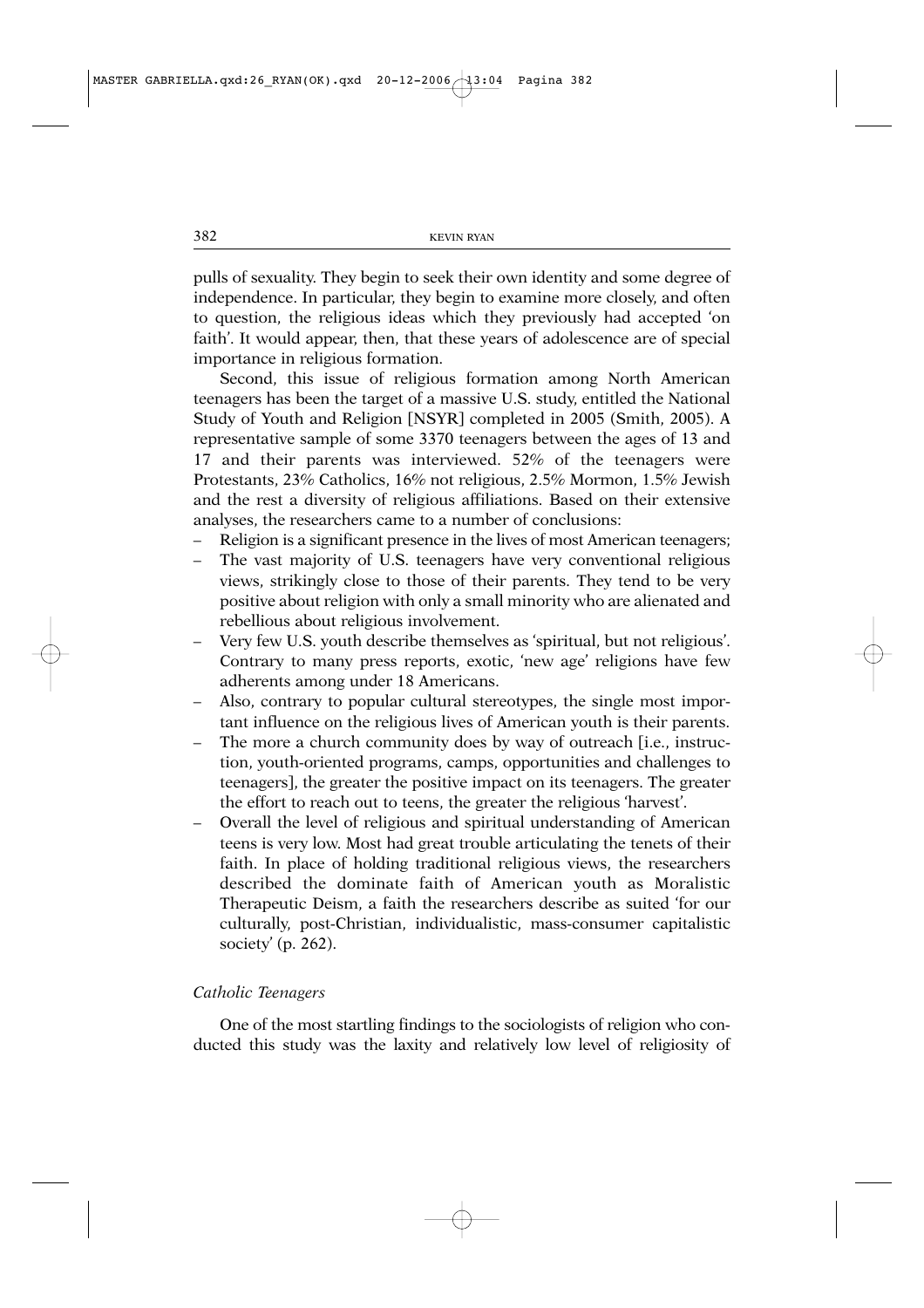Catholic teenagers compared to teenagers in other U.S. Christian traditions. Among their findings are that when compared with Conservative Protestants [e.g., Evangelicals, Baptists, *et al.*], Black Protestants and Mormons [i.e., The Church of Jesus Christ of Latter-day Saints], Catholic teens:

- Have lower levels of attendance at religious services;
- Pray less frequently;
- Report that their religion is less important in shaping their daily lives and life decisions;
- Have less frequently attended Sunday School/CCD, been on a religious retreat, attended a religious conference or rally or camp, or been on a religious mission or service project;

Fewer Catholic teens:

- Believe in a judgment day when God will reward some and punish others;
- Believe in miracles, the existence of angels, and life after death;
- Have made a personal commitment to live their lives for God;
- Would attend religious services if totally up to themselves;
- Are involved in a religious youth group;
- Are in congregations that have a designated youth minister;
- Have openly expressed their faith at school;
- Have adults in their church, other than family members, whom they enjoy talking with and who give lots of encouragement;
- Report that their congregation has helped them understand their own sexuality and sexual morality;
- By a substantial margin have ever had an experience of spiritual worship that was very moving and powerful;
- Have shared their religious faith with someone not of their faith;
- Report that they find church a warm and welcoming place and that services make them think about important things;
- Believe that God is a personal being involved in the lives of people today; On the other hand, more Catholic teens
- Believe in reincarnation and astrology, and in psychics and fortune-tellers;
- Report that they are bored in church;

The National Study of Youth and Religion also reports that only 71% of U.S. Catholic teenagers have had their First Communion, only 40% attend mass on a weekly basis and that 11% never attend. With regard to religious education, only 10% of Catholic teenagers attend Catholic schools and only 19% attend CCD weekly. The light which the survey shines of Catholic teenagers is of a group which does not know or understand what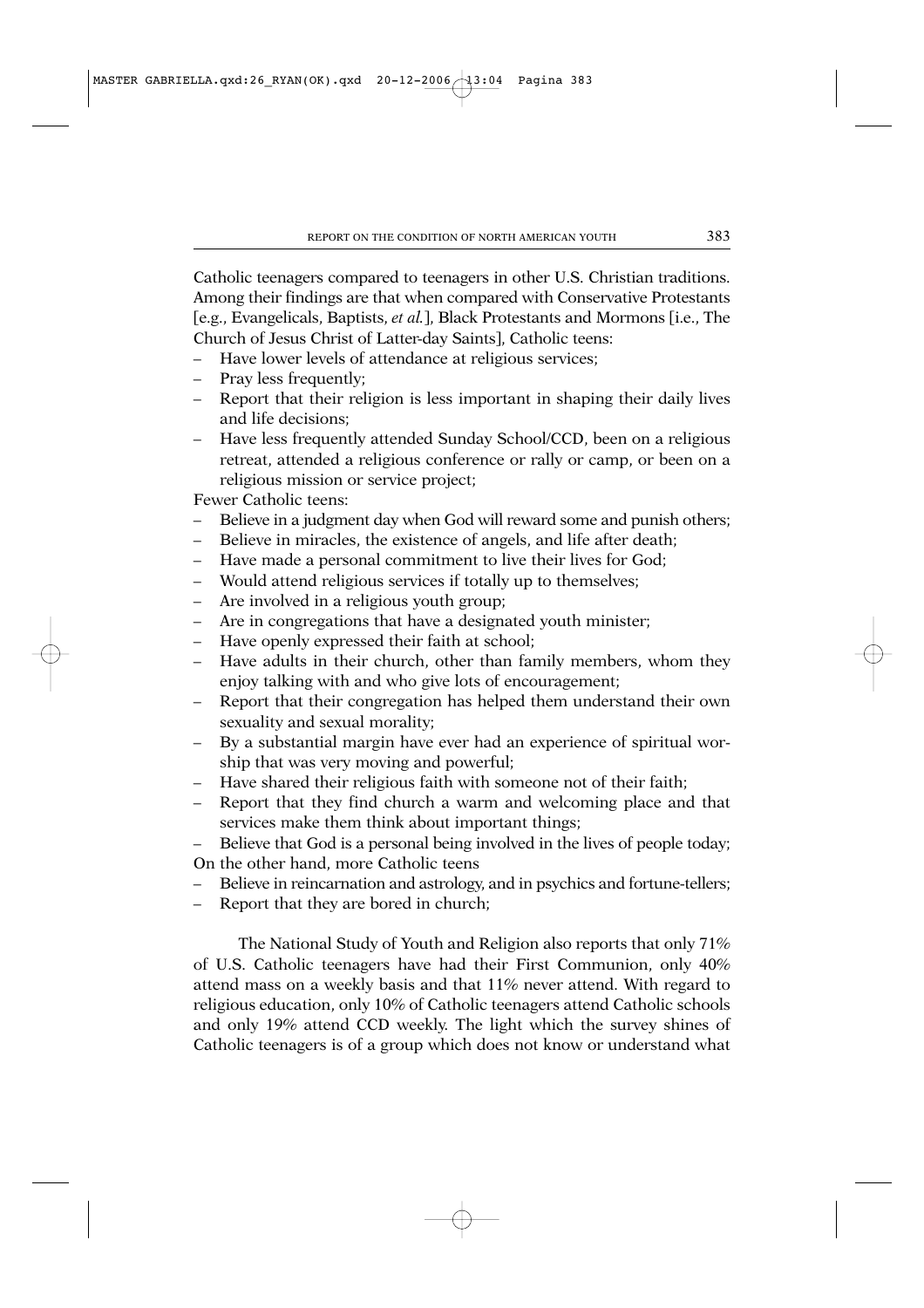are the core teachings of their church and do not appear to think about or care very much about the religion into which they were born. In addition, Catholic youth:

… score 5 to 25 percentage points lower than their conservative, mainline, and black Protestant peers on many of a variety of religious beliefs, practices experiences, commitments, and evaluations. Perhaps more important for Catholics, our findings regarding Catholic teenagers show many of them to be living far outside of official Church norms defining true Catholic faithfulness (p. 194).

This study appears to confirm the observations and impressions of many who see the U.S. Catholic youth as largely disconnected from their Church, going through parish CCD programs [if they attend at all] in a disengaged, if not indifferent, manner. It further suggests that even those who attend do not receive, as earlier generations did, a reasonably substantive encounter with Church doctrine and what it means to be Catholic in contemporary society. Standing back from their data, the researchers summarize:

It appears … that too many U.S. Catholics have through inertia continued to rest assured that old organizational structures were taking care of their children when in fact they increasingly have not been. And so many or most Catholics teenagers now pass through a Church system that has not fully come to terms with its own institutional deficit and structural vacuum with regard to providing substantial and distinctive Catholic socialization, education, and pastoral ministry for its teenagers (p. 214).

This study yields a picture of the American Catholic Church whose efforts at the transmission of the faith are failing both teenagers and their parents. It is against this background of ineffectiveness that the alternative program of religious education described below is offered.

AN EDUCATIONAL PROGRAM FOR THE EVANGELIZATION OF YOUNG CATHOLICS

### *The Goal*

The goal of this proposal is for the Church to launch a global effort by clergy *and* laity to evangelize the young. More specifically, the goal is for the Church to develop a fresh plan and a new vehicle for the Christian education and formation of children and youth. However, in order to achieve this goal, two proximate goals need to be reached: first, the intense and effective training of young married couples as the 'first religious educators' of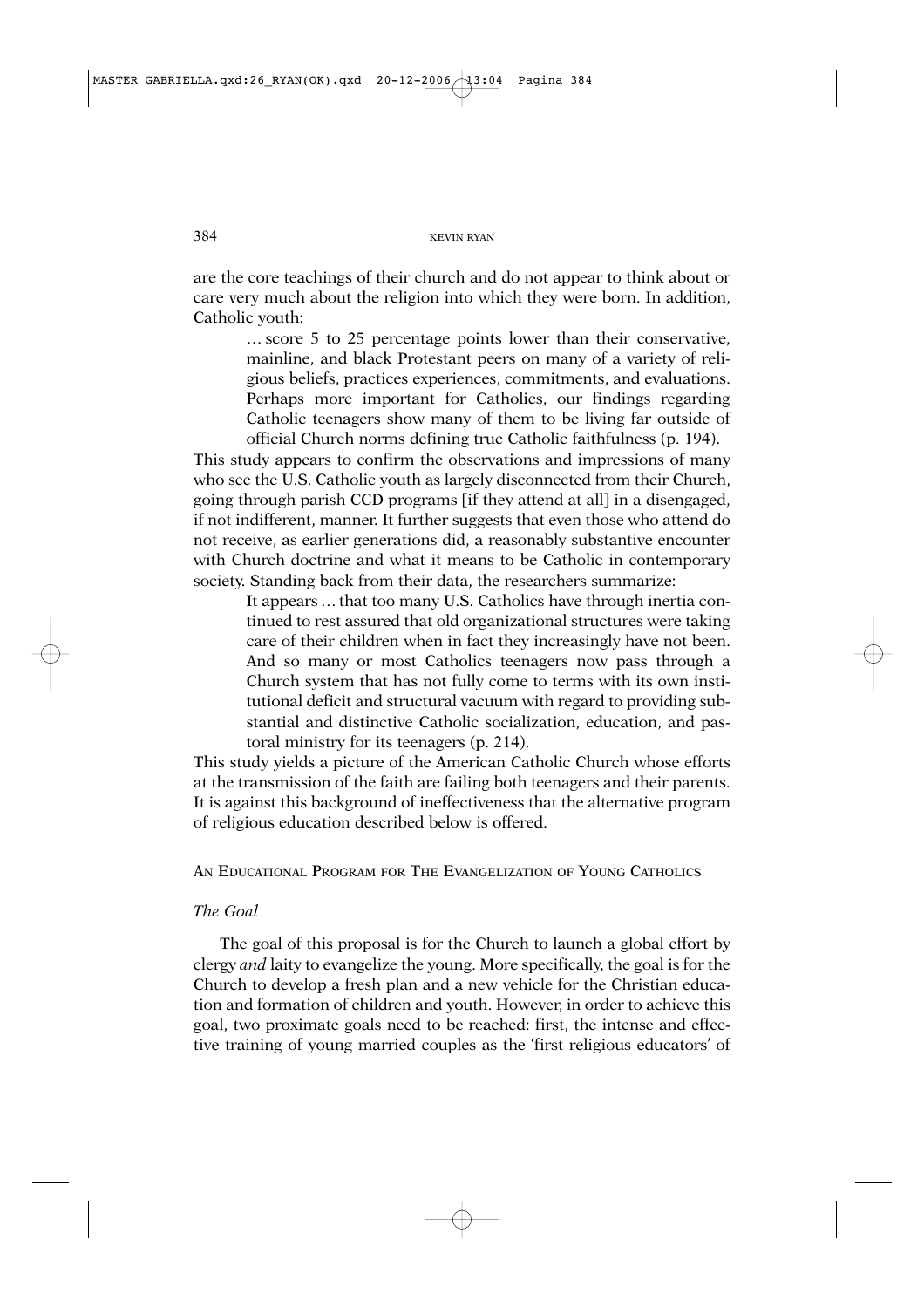their children; and, second, the recruitment and retraining of large numbers of the laity, drawn heavily from the ranks of the single and retired, as resources in the work of evangelizing the young.

# *The Audiences*

There needs to be a strong intergenerational quality to this evangelization program. While the primary focus will be on children and youth from ages four to eighteen, the secondary focus will be on adults. This program could be the instrument of re-evangelization of adult Catholics through their training and involvement in the program as teachers, councilors, managers, and parents. A programmatic effort of the magnitude and intensity described below will require the participation of large numbers of the laity, many of whom currently are only passively involved in the Church. While such dependence on large numbers of unprepared and uninvolved Catholics might seem like an obstacle, it may, indeed, be a rich opportunity. Many Catholic adults, especially the single and retired, have the energy, the free time and the untapped desire to respond to such a call. In fact, many hunger to participate in the work of the Church in a more substantial way than on their parish council or as lectors. The opportunity in Jesus' words to 'launch out deeper and drop your nets' is one to which many will respond, particularly if they are called to this work by our new Pope, Benedict XVI.

### *The Program*

The driving purpose is the development of a powerful educational program to help our children *know* Christ, *love* Christ and be ready to *do* Christ's work in the world. Rather than simply an understanding of the demands of the faith, the appeal will be an affirmative one to the head, the heart and the hands. Over a thirteen or fourteen year period, our young will have a guided introduction to the Catholic faith and the responsibilities of being a Catholic in the modern world. The research on teenagers and religion cited above is strong evidence that the current efforts by the American Catholic Church to transmit is failing. Further, common sense suggests that forty-five minutes a week of religious instruction for only thirty weeks a year is inadequate to educate the kind of Catholics prepared both to save their own souls and be vital carriers of the Gospel's good news to the rest of the world. The youth program described here will require something on the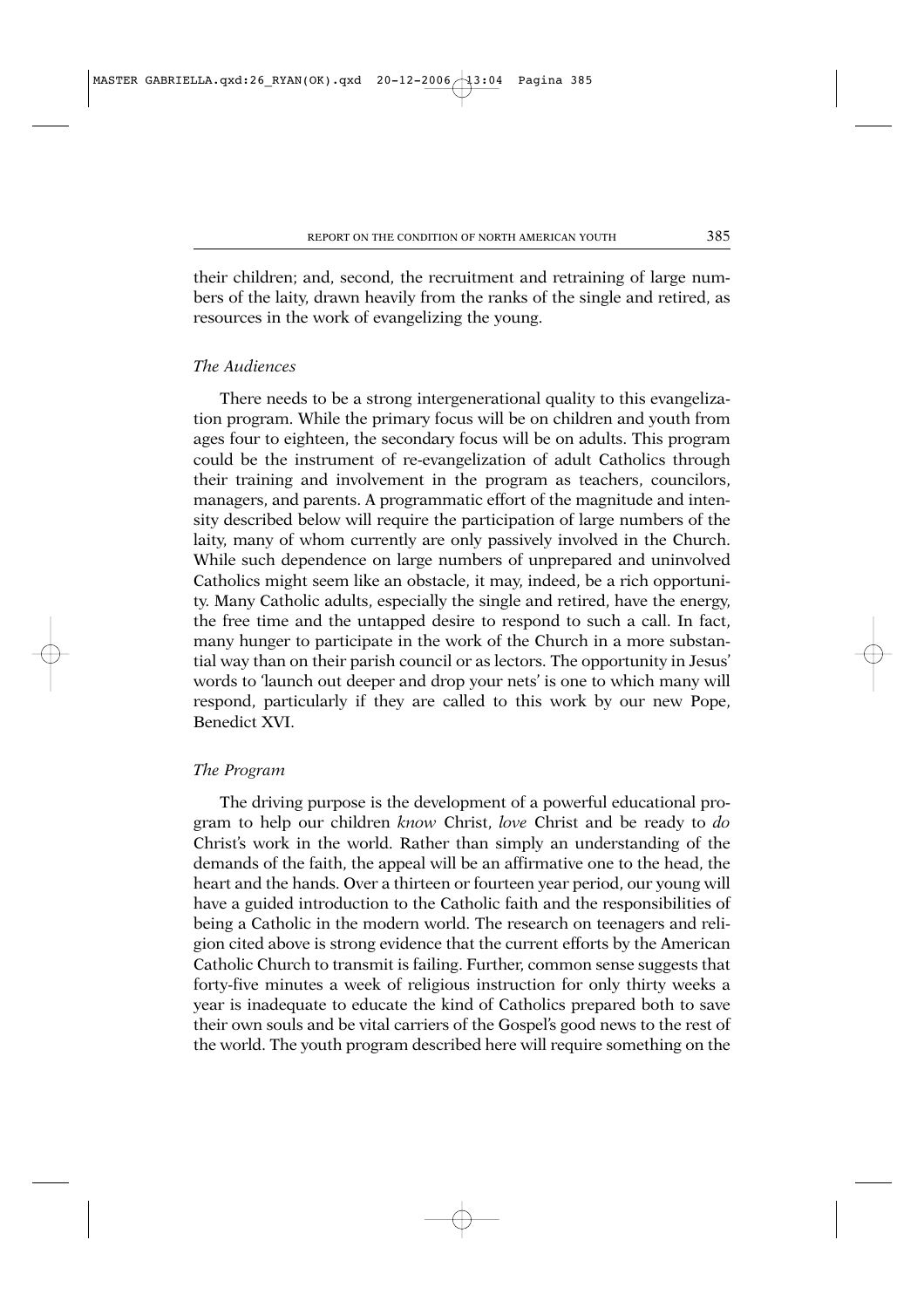order of three hours a week for forty weeks a year through the formative years of youth.

The educational program, however, will begin in the home and continue there until age four or five. At that time, it will be augmented by the parish-centered program. Throughout a child's Catholic education there will be coordination and connections between home and parish. Parents will be aware of and reinforce parish-based activities and vis-a-versa.

#### *The Program's Creators*

At the heart of this proposal is the creation of a 21st century Catholic education program. It must bring together and draw creatively on the Church's leading theologians and religious educators and the world's best film makers and communicators. However, the first task will be carefully to examine the best religious educational materials and practices from the past and the present. At this point, the program's creators will bring into being fresh materials. In this effort, they will rely heavily on the newer media to educate our young about Christ and what it means to be His follower in today's world

#### *Parents, the First Christian Educators*

A necessary component of the program will be the preparation of married people for their responsibilities as Catholic parents. Building on the model of Catholic marriage preparation, the current requirement for nuptials in a Catholic parish, a similar program will be designed for the sacrament of Baptism. In effect, before the christening of a couple's first child, both parents will go through a short, intense course, which both outlines their responsibilities as Catholic parents and teaches how to fulfill them. Here, again, much of this training will be supported by high quality video presentations.

#### *The Instructional Program for Youth*

Throughout the curriculum and at its heart must be Christ. We are people-of-the-story. Story is the way most of us learn life's essential truths. Example, too, is our most potent moral teacher. At the curriculum's center, then, must be the story of Christ and His Church. The young will benefit by encountering the 'personality' of Christ as leader, as radical teacher, as ser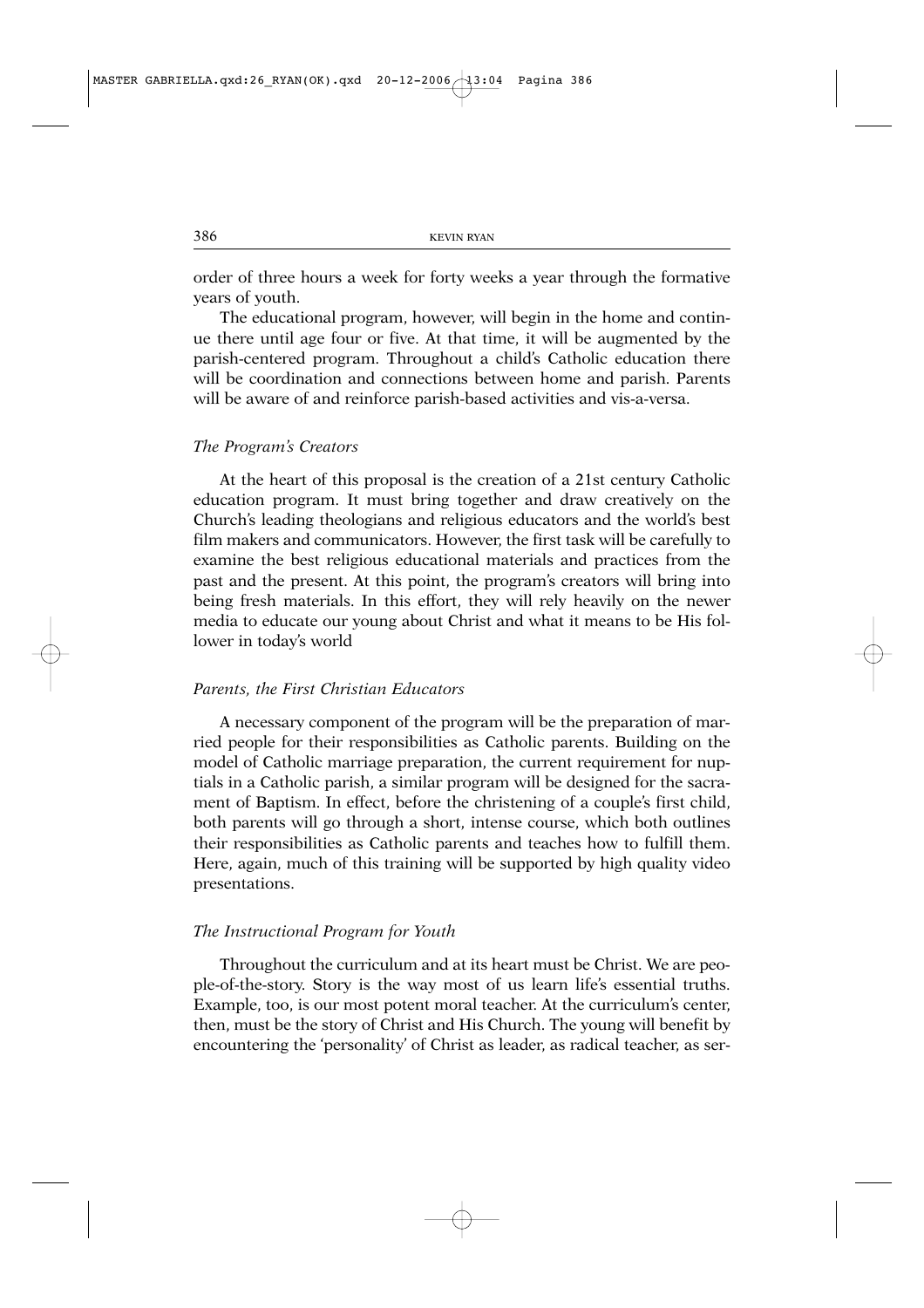vant. In his first international trip to Cologne as Pope, Benedict XVI said to his hearers, 'Dear young people, the happiness you are seeking, the happiness you have a right to enjoy has a name and a face: It is Jesus of Nazareth, hidden in the Eucharist'.

This generation is a visual one and the story must be seen and seen at a high standard. Therefore, creation of this curriculum, along with the materials needed to prepare the teachers, again must be the collaboration of the finest Christian educators and the most effective mass communicators. Much of the curriculum will be delivered via the newer media [DVDs and videotapes]. By directed used of the Internet both teachers and students can be put in contact with the great religious art treasures of the world. They can take virtual pilgrimages to the Holy Land and Rome, guided by scholars and area specialists.

The curriculum will need to be sequenced and structured by age or grade. Nevertheless, it will be flexible and adaptable enough to allow for some local variation. In addition to the formal, weekly program, additional and more voluntary activities can be planned, such as retreats, camps, long and short service projects, and youth clubs which sponsor a variety of religious and social activities. These latter, 'extra-curricular' activities are where the movements, such as, Regnum Christi, Communio et Liberatione and Opus Dei, can play a particularly important part. In fact, the development and the delivery of this new program present an opportunity for closer cooperation and activity between the movements and the parishes.

# *Truth and Reason*

The proposed instructional program of evangelization must, also, be firmly based on truth and reason. Recently, Pope Benedict XVI reiterated the Church's commitment.

Man's unique grandeur is ultimately based on his capacity to know the truth. And human beings desire to know the truth. Yet truth can only be attained in freedom … truths of the spirit, the truths about good and evil, about the great goals and horizons of life, about our relationship with God. These truths cannot be attained without profound consequences for the way we live our lives.

In addition, then, to the revealed truth of Scripture, young Catholics need to encounter the hard spine of rationale thought in the tradition of St. Augustine, St. Thomas and other Church scholars. At a moment in history when mechanistic and materialistic views of human life are so prevalent,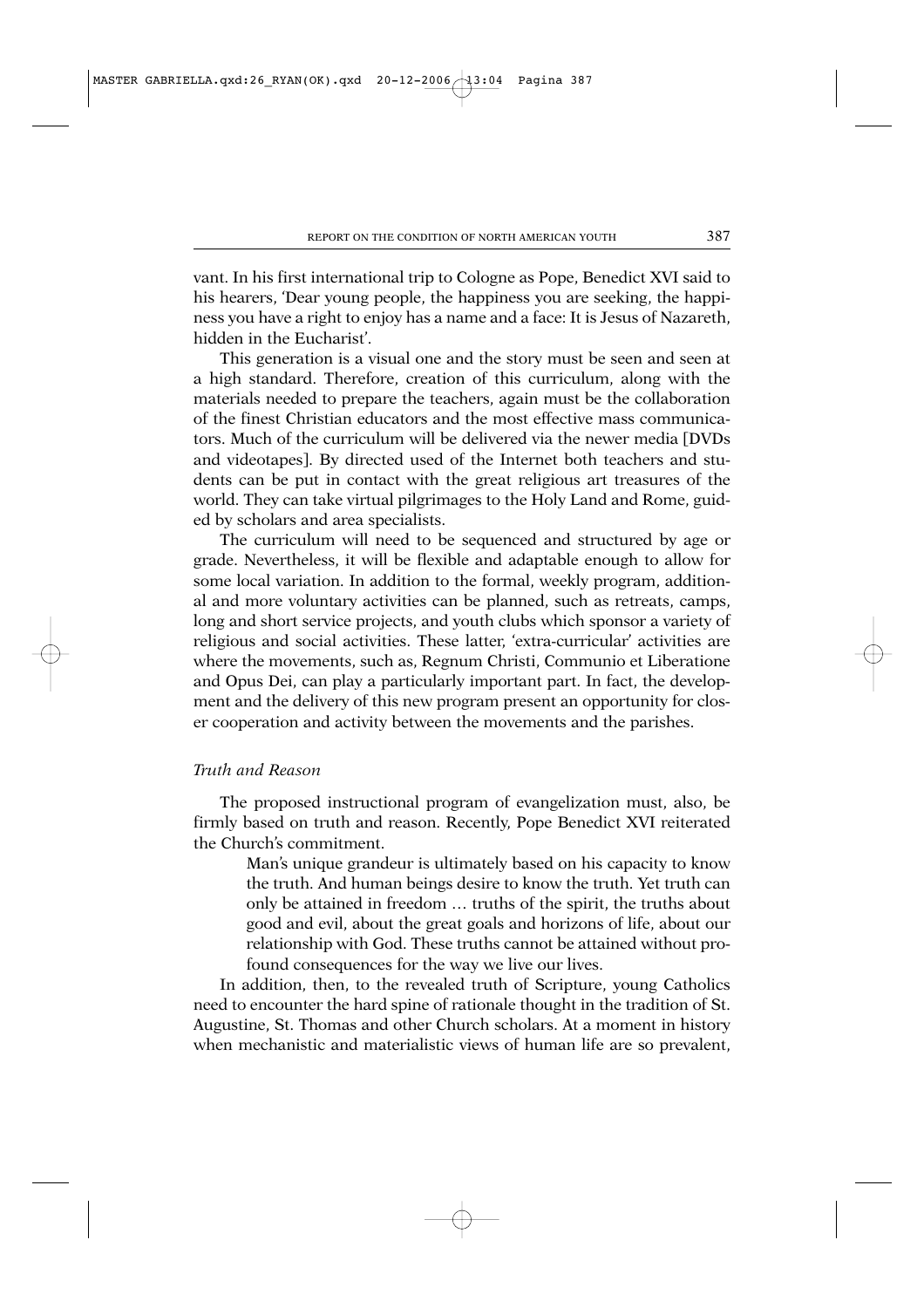they must fully understand the Church's conception of the human person. From this bedrock understanding of who and what they are, students will move on to engage questions of what is a worthy life and what are our obligations to one another. The Church's transcendent view of the person ought to be their intellectual North Star as they thread through the various worldviews embedded in secular education and as they confront an array of social issues from abortion to genetic manipulation.

Therefore, principled reasoning, long the hallmark of the Catholic religious tradition, is a fundamental aspect of this new program. Although it has been somewhat out-of-favor in recent decades, apologetics ought to be a significant part of the curriculum. It is both a vehicle for learning how to think clearly, but also to possess a coherent and reasoned understanding of the corpus of faith. Our young will need such a command of reason and truth since they are called to be both defenders of the faith and to messengers of God's word.

#### *Inspiration*

The Christian inspiration of the young must be a key element of this new program. In 'Is There Really Hope in the Young' in *Crossing the Threshold of Hope*, Pope John Paul II (1994) wrote concerning the need to nurture the natural idealism of the young. He acknowledged, though, that today's young grow up 'in an atmosphere marked by a new positivism' that expresses itself mostly in the form of criticism. He urged the restoration of the romantic traditions that response to youthful idealism with duty and a call to service. Again, stories of Christian lives can do much to revive this tradition.

Pope Benedict XVI, also, has spoken of the need and capacity of the young for inspiration in his April 25th' 2005 address to German pilgrims.

If we look at these young people who were gathered around the late Pope, and as a result, around Christ, whose cause the Pope espoused, something just as comforting could be seen: it is not true that young people think only of consumerism and pleasure. It is not true that they are materialistic and self-centred. Just the opposite is true: young people want great things. They want an end to injustice. They want inequalities to be overcome and all peoples to have their share in the earth's goods. They want freedom for the oppressed. They want great things, good things.

This is why young people are – you are – once again fully open to Christ. Christ did not promise an easy life. Those who desire com-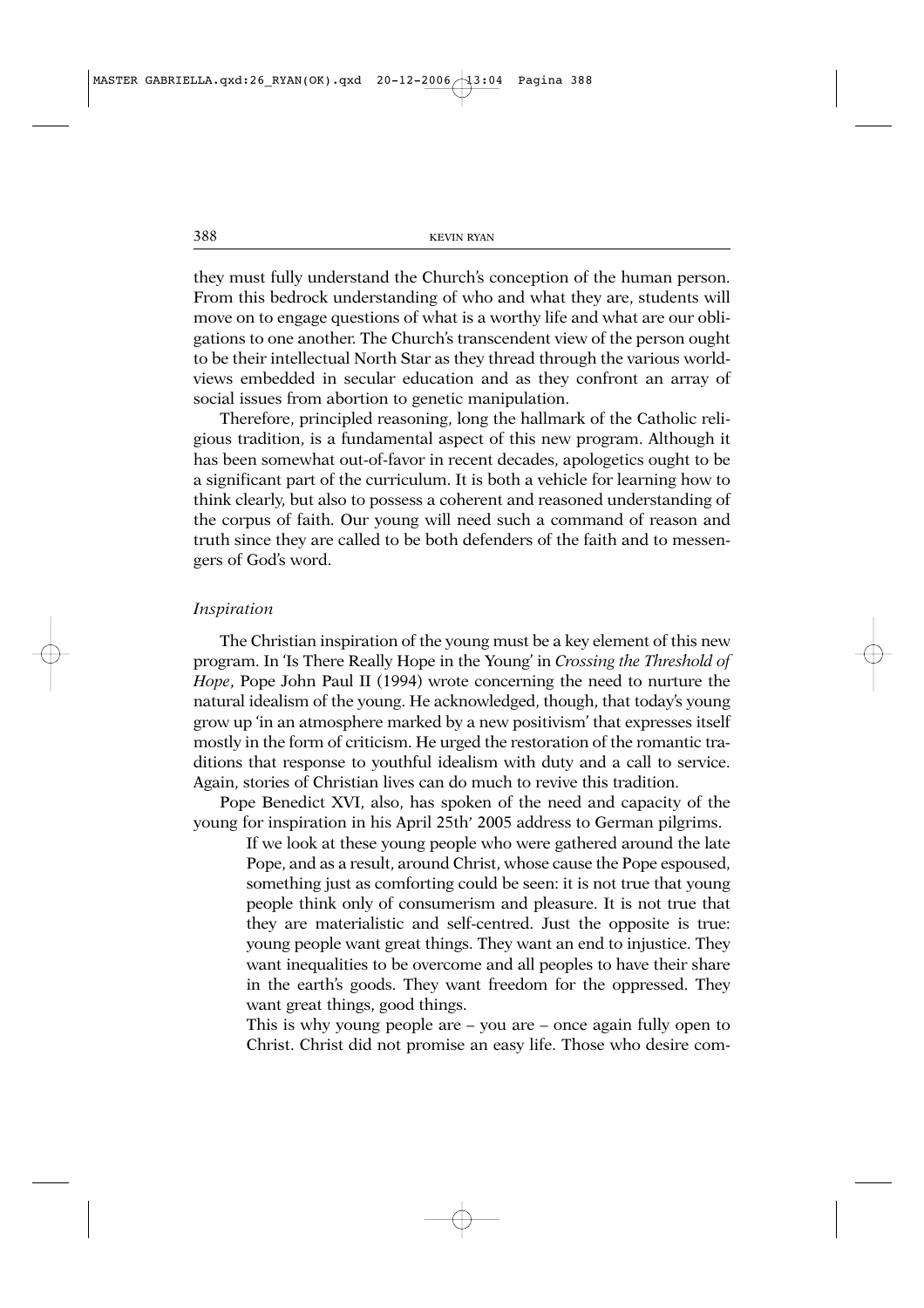forts have dialed the wrong number. Rather, He shows us the way to great things, the good, towards an authentic human life (Benedict XVI, 2005).

While the life of Christ must pervade the curriculum, 'student Catholics' will come to know deeply the lives of early and modern saints and see clearly that they personally are called to greatness. The lives of the Apostles and our saints down through Maximillian Kolbe and Mother Teresa must be large in their minds and imaginations. At each year of their Catholic education, they will learn about particular saints and how they came to know and serve Christ. Here in particular is the opportunity for regional and national adaptations of the curriculum by emphasis on the saints from students' part of the world. The Christian tradition is rich in inspiration, from Christ's conscious decision to offer His body to the torture of crucifixion to the long army of martyrs and saints who have followed Him. Our young must both know and develop allegiance to this tradition.

# *Christian Action*

This new Catholic education program requires a strong experiential element. Instead of just learning about Christ and His Church, the young must be taught *how to act* as Christians. At all levels, students must be given opportunities to witness and to serve as followers of Christ. The linkage between the Word and Christian action will be a key component. There will be regular tasks in their home, neighborhoods and schools to help others. Older students, besides being heavily involved in helping teach younger students, will be woven into parish and community work. Still older students will take on larger tasks, go on religious retreats, youth gatherings and even visits to foreign countries. This component will require strong mentoring from many adults, but on the other hand, the spiritual and psychological benefits to the mentors will be great. The desired outcome here for the students is to see themselves as parts of a community of Christian worship and action. Students must perceive themselves as part of an on-going project to bring the Word of God to all His people. There is much to learn about experiential programs for youth from the successful efforts of the various Catholic Youth Service offices around the world and the work of the Mormon youth missions, the Taize community in France, and Jewish efforts to send their young people to Israel.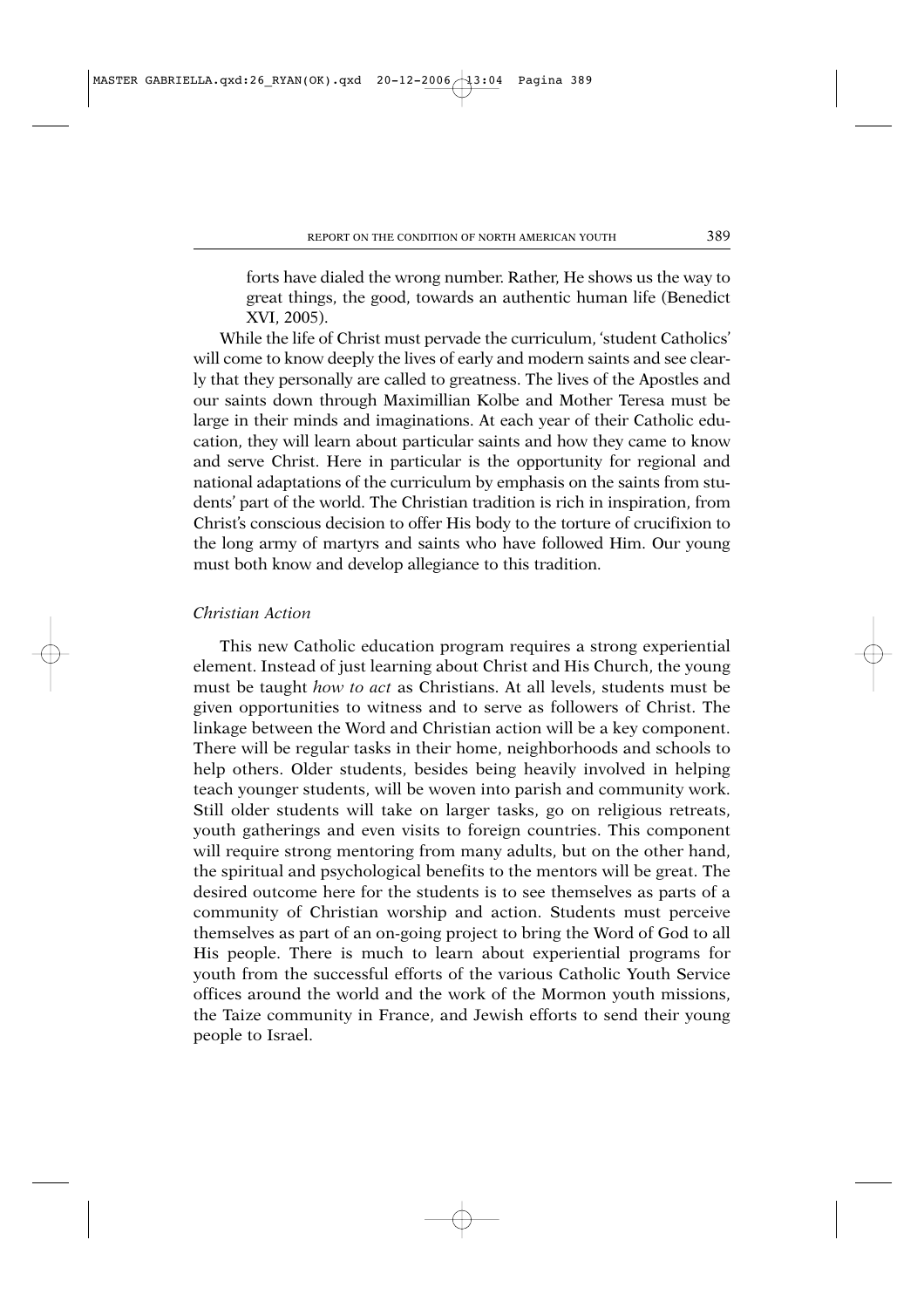# *Private Prayer and Public Liturgy*

Prayer and worship must be a key element of the program. Students must be taught about prayer and helped to make prayer a regular and intimate part of their lives. In particular, they ought to be instructed about the Mass, the central liturgical act of the Catholic Church. While special liturgies for children and youth ought to be part of the instructional program, Masses must reflect the deep mystery of our faith. In this regard, liturgies should be counter-cultural, inspiring awe and wonder rather than a comfortable familiarity. Our rich treasure of religious music can make a major contribution here. In particular, students will know and be able to sing the very best of the Church's song.

For centuries, Catholic spiritual life has been enriched by private devotions, such as those to the Sacred Heart, the Blessed Virgin, and to various saints. However, in many places these devotions, along with Benediction, the Rosary, Stations of the Cross on Lenten Fridays and visits to the Blessed Sacrament, have been downplayed and have begun to disappear. Few children get down on their knees before bedtime for night prayers. In the past, these traditional devotions have fueled what sociologists call the unique 'Catholic imagination', the function of which has been regularly to remind us of the reality that we are children of God and only pilgrims here on Earth. The proposed program will aim to revive these private devotions.

#### *The Church in History*

*The Bible*, which is frequently given scant attention in Catholic educational programs, must become a familiar source of instruction and guidance. Instruction in the Divine Word must go on at each grade level. However, the program, while educating students to the stories of God's People as revealed in the Old and New Testaments, tells the story of the Church's efforts to bring the Kingdom of God into being for the last twenty centuries. In particular, given the current inaccuracies and distortions about the impact of the Catholic Church on world culture, students need a deep understanding of the past and continuing contributions of the Church, our contributions to education, the arts and the alleviation of human suffering. Recent books, such as Thomas E. Woods' *How the Catholic Church Built Western Civilization* Woods (2005) and George Weigel's *Letters to a Young Catholic* (2004) can be quite helpful here. Nevertheless, the complete presentation of our Church acknowledges the Church's failures and frailties, stressing the need of all Catholics continually to renew and refresh Christ's mission on Earth.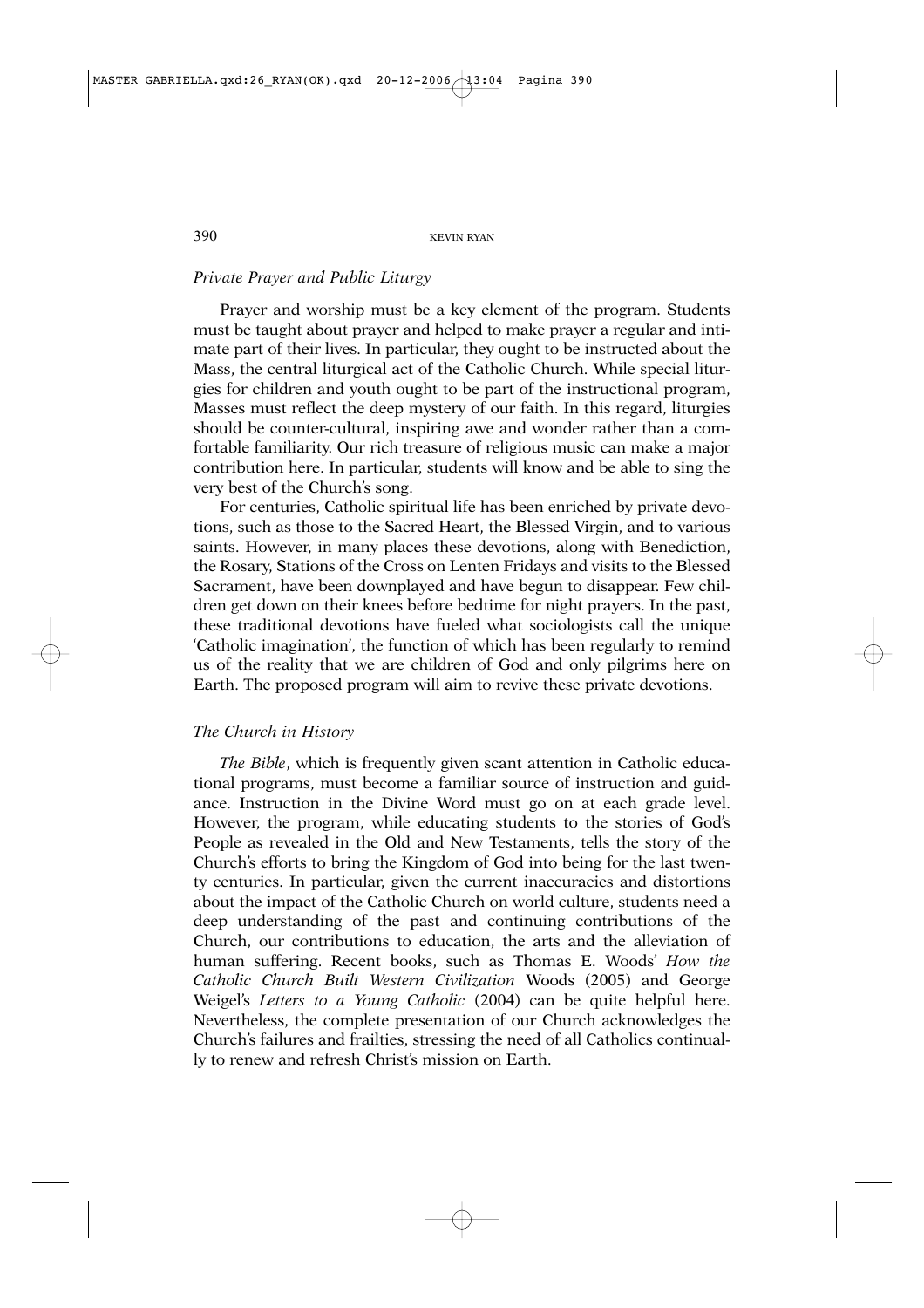# *Both Global and Local*

As Catholics, we have one, overriding message for our children: 'Come to know God through His Son, Jesus Christ'. Since we, also, share a common humanity, the vehicle by which this message is delivered must have a certain universality. Separate national or racial or regional programs of evangelization would be counter productive. We are all part of the same Mystical Body of Christ. We all aim to be part of the same Communion of Saints. Our hunger for God and happiness is universal. Going forward in a world torn by racial, economic, religious and ethnic strife, Catholics need to see themselves first and foremost as what we are: a common corps of missionaries working to advance His Kingdom.

While elements of the program will be adapted to local Catholic communities, such as highlighting of certain saints and historical events, the Christ-centric core must be common. To start, the formation of this program will be a work of the global church. The program's initial planning and development committee must be drawn from the universal Church. In addition, elements of the project ought to be field tested in different settings. Such possible sites might be Chile, Nigeria, Germany, Korea and the U.S.

# *Conclusion*

The proposed program, particularly given its size and scope, will encounter resistance. Currently around the world there are institutions and large numbers of well-intentioned individuals engaged in the religious education of Catholics. This new program could initially be seen as a repudiation of their efforts. Justifiably, many may feel personally threatened. The impulse to resist may be strong. Therefore, if this proposed program is judged worthy of promotion, strong papal leadership will be crucial. Also needed will be transitional mechanisms and retraining programs for our current religious educators.

Such an effort as described above will be enormously expensive at a time when the Church has many calls on her purse. A religious educational program, particularly when one currently exists and which to many seems adequate, will appear as a questionable use of the Church's limited funds. On the other hand, there is great wealth in the hands of the Catholic faithful, many of whom share this concern about the transmission of the faith to our young. If a new and modern evangelization effort were seen as the means to revitalize our Church, many would respond to a special call.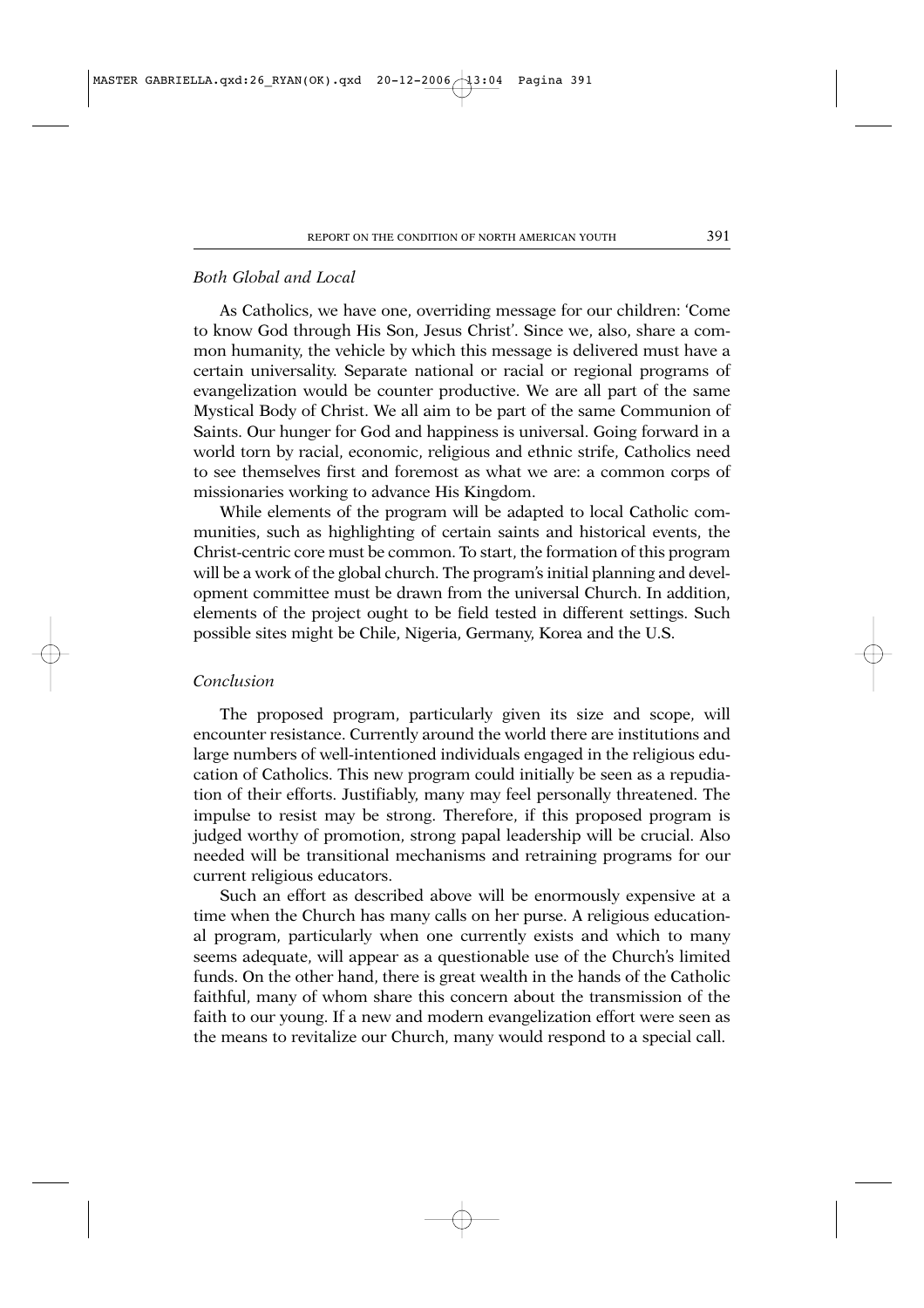The new globalism that is sweeping the World (Albrow, 1997) is being propelled by consumerism and is energized by what Freud called 'the pleasure principle'. With globalization has come a shrill, media-driven culture which rarely acknowledges the reality of our God. The young are the most vulnerable to its seductions. Their natural impulse toward the spiritual is being blunted and starved by this intrusive, secular culture. But, while unmet, their hunger for God persists. The Church must address it. It is imperative that the Church leadership make this problem – and this opportunity – our highest priority.

# **REFERENCES**

Albrow, M. (1997), *Global Age.* Stanford, CA: Stanford Press.

- Allen, J. (2005, September 23), A Global Church in a Global World. *The Word from Rome, 5*(4), Retrieved 1/12/2006, from National Catholic Reporter database at http://www.ncronline.org.
- Annie E. Casey Foundation (1998). *When Kids Have Sex: Issues and Trends.* Baltimore: Annie E. Casey Foundation.
- Answers.com (2006, January 12), Stats Canada. Retrieved 1/12/2006, from Statistics Canada. (2006, January 12) at http://www.statcan.ca/english/edu/clock/population.htm.
- Benedict XVI (2005, April 25), Homilies of His Holiness Benedict XVI, April 25, 2005. Retrieved 2/7/2006, from http://www.vatican.va/holy\_father/ benedict xvi/homilies/2005 database.
- Bracey, G.W. (1998), Tinkering with TIMSS. *Phi Delta Kappan, 80*(1), 32-36.
- Canada (2006, January 16), Canadian Federal Labor Statistics Review. *The Changing Face of Canadian Workplaces*. Retrieved from http://www.flsntf.gc.ca/en/bg\_o1.asp.
- Canadian Statistics (2004), Census families, numbers and average size. Retrieved 1/17/2007, from http://www40.statcan.ca/01/cst01/famil/40a. hlm database.
- Catholic On-line (2005, August 28), How Marriage is Faring. *Catholic online*. Retrieved from http:/www.catholic.org/featured/headline.php. ID=2490 database.
- Christian Law Association (2005), How Will We Contend for this Generation? Retrieved 1/27/2006, from http://www.christianlaw.org/culture-war/html database.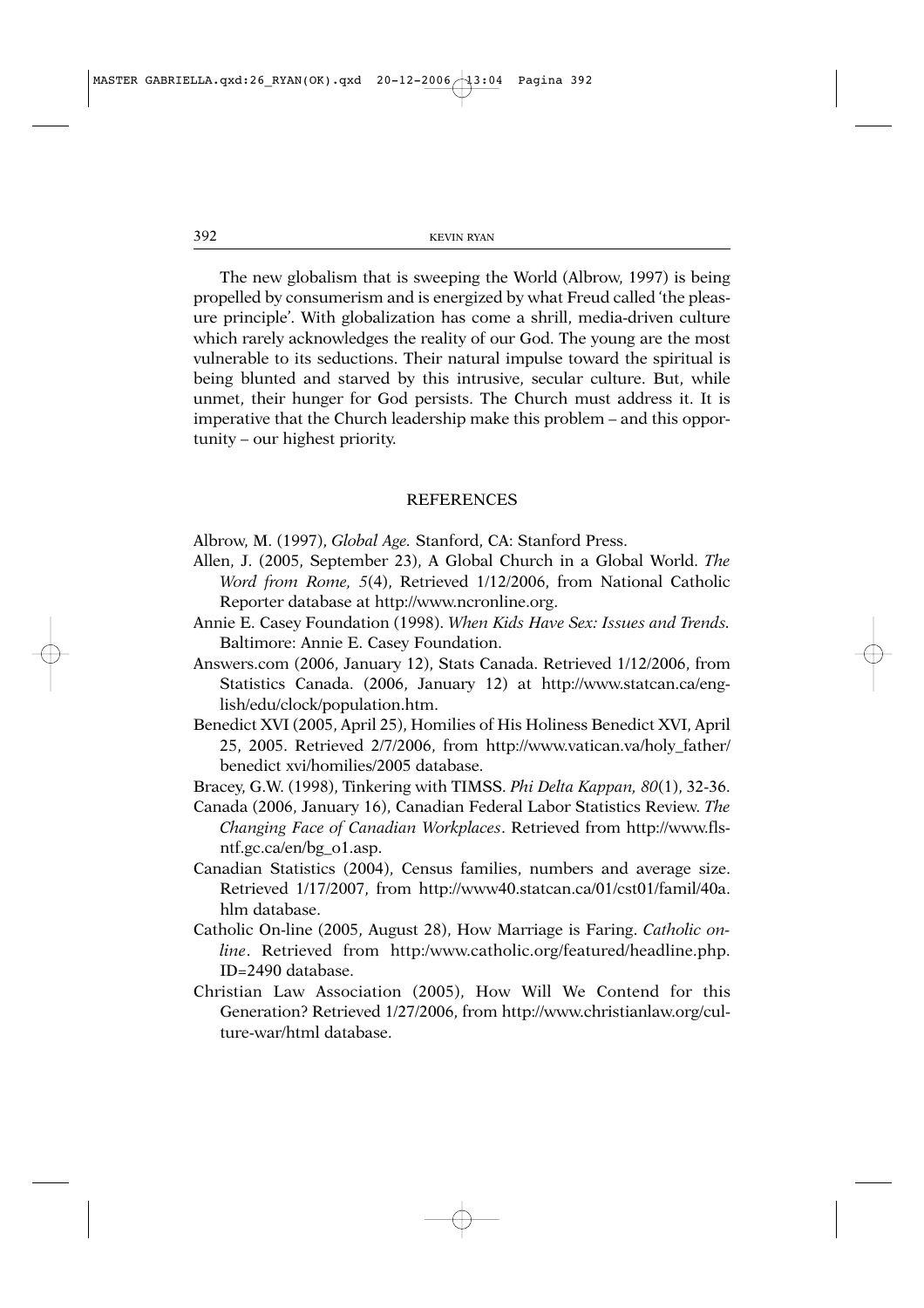- C.I.A. (2005), *World Fact Book,* Retrieved 1/15/2006, and compiled from sections on the United States and Canada at http://www.cia.gov/cia/publications/factbook/geos/ca.html#People and http://www.cia.gov/cia/publications/factbook/geos/us.html#People.
- Coleman, J.S. (1974), *Youth: Transition into Adulthood.* Chicago: University of Chicago Press.
- The Daily (2005, May 3), Early Sexual Intercourse, Condom Use and Sexually Transmitted Disease. Retrieved from http://www.statcan.ca/ Daily/English/050503/d050503a/htm database.
- Department of Justice Canada (2000), Selected Statistics on Canadian Families and Family Law: 2000. Retrieved 1/19/2006, from http://www. canada.justice.gc.ca/en/ps/sup/pub/rap/SelStat/pdf database.
- Divorce Reform (2002), Divorce Rates. *Divorce Statistics Collection*. Retrieved 1/17/2006, from http://www.divorcereform.org/rates.htm database.
- Gurian, M. (2006, January 2), The Growing Education Crisis of Boys. Retrieved 1/23/2006, from http://www.projo.com/cgi-bin/bi/gold\_print. cgi database.
- Gurian, M., & Stevens, K. (2005), *Minds of Boys: Saving Our Sons from Falling Behind in School and Life.* San Francisco: Jossey-Bass.
- Guttmacher Institute (n.d.), Teenager Sexual Behavior and Reproductive Health: Developed Countries. *Facts in Brief*. Retrieved 1/28/2006, from http:///www.agi-usa.org/pubs/fb\_teens.html database.
- Infoplease (2004, September 21), Teen Birthrate Continues to Decline. Retrieved 1/27/06, from http://www.infoplease.com/ipa/A0193727.html database.
- Kaiser Family Foundation (2005), *Sex on TV 4.* Menlo Park, CA: Kaiser Family Foundation.
- Kiyosaki, R.T., & Lechter, S.L. (2001), *Rich Dad's Smart Kid, Rich Kid: Giving Your Child a Financial Head Start.* New York: Warner Business Books.
- National Partnership for Women and Families (2006, January 16). Women at Work: Looking Behind the Numbers. Retrieved from http://www. nationalpartnership.org/portals/p3 database.
- Neilsen Media Research (1998), *1998 Report on Television.* New York: Neilsen Media Research.
- Pell Institute (2004, Fall), Indicators of Opportunity for Higher Education. Retrieved 1/27/2006, from http://www.pellinstitute.statusreport/5b\_ Indicators\_CvrsTxt.pdf.\_ database.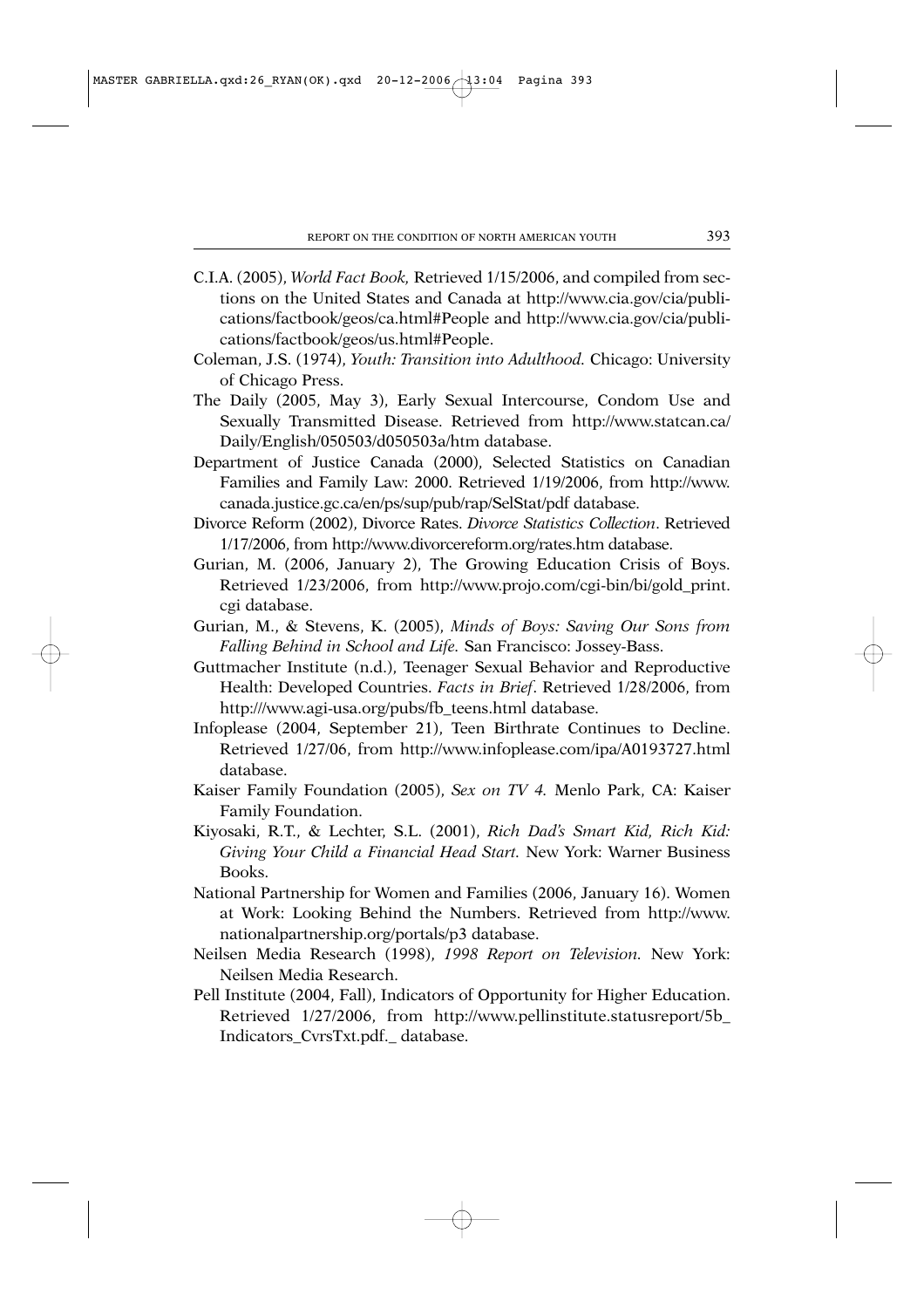Pope John Paul II (1994), *Crossing the Threshold of Hope.* New York: Knopf.

Roberts, D.F., Foehr, U., Rideout, V., Brodie, M. (1999). *Kids and the Media at the New Millennium: A Comprehensive National Analysis of Children's Media Use.* Menlo Park, CA: Henry J. Kaiser Family Foundation.

Saving, L. (2001, August 9), Kids Porn Site Leads to 100 Arrests: Investigation Targets Biggest Such Business in the U.S. *Detroit Free Press.*

Schwartz, R.B. (1998), Lessons form the TIMSS. *Hands On,* Cambridge, MA: TERC*,* Spring.

- SIECUS (2005), The Truth About Adolescence Sexuality. Retrieved 1/27/2006, from database (http://www.siecus.org/pubs/fact/fact0020.html).
- Smith, C. (2005), *Soul Searching: the Religious and Spiritual Lives of American Teenagers.* New York: Oxford University Press.
- Statistics Canada (2004, May 4), Divorce Rates. *The Daily*. Retrieved 1/17/2006, from http://www.statcan.ca.Daily/English/040504/d040504a.hlt database.
- Statistics Canada (2004, July 8), University Enrollment. *The Daily*. Retrieved from http://www.statcan.ca/Daily/English/040730/d040730b. htm database.
- Statistics Canada (2006, January 12), Retrieved 1/12/2006, from Canada's Population Clock database at http://www.statcan.ca/english/edu/clock/population.htm.
- Thompson, M., & Kindlon, D. (1999), *Raising Cain: Protecting the Emotional Life of Boys.* New York: Ballentine Books.
- UNICEF: The Progress of Nations (1996), Half the Solo Mothers in Poverty in Australia, Canada and the US. Retrieved 1/19/2006, from http:// www.unicef.org/pon96/insolo.htm database.
- United Nations. (2005), United Nations World Youth Report 2005. Retrieved 1/27/2006, from http://www.un.org/esa/socdev/unyin/wyr05.htm.
- U.S. Census Bureau (2000), America's Families and Living Arrangements: 2000. Retrieved 1/17/2006, from http://www.census.gov/prod/2001pubs/ p20-537.pdf database.
- U.S. Census Bureau (2003), Custodial Mothers and Fathers and Their Child Support: 2001. Retrieved 1/19/2006, from http://www.census.gov/ prod/2003pubs/p60-225.pdf database.
- U.S. Census Bureau (2006, January 11), Retrieved 1/11/2006, from U.S. POPClock Projections database at http://www.census.gov/population/ www/popclockus.html.
- U.S. Department of Education (2002), *School and School Staffing.* Washington, D.C.: U.S. Department of Education.